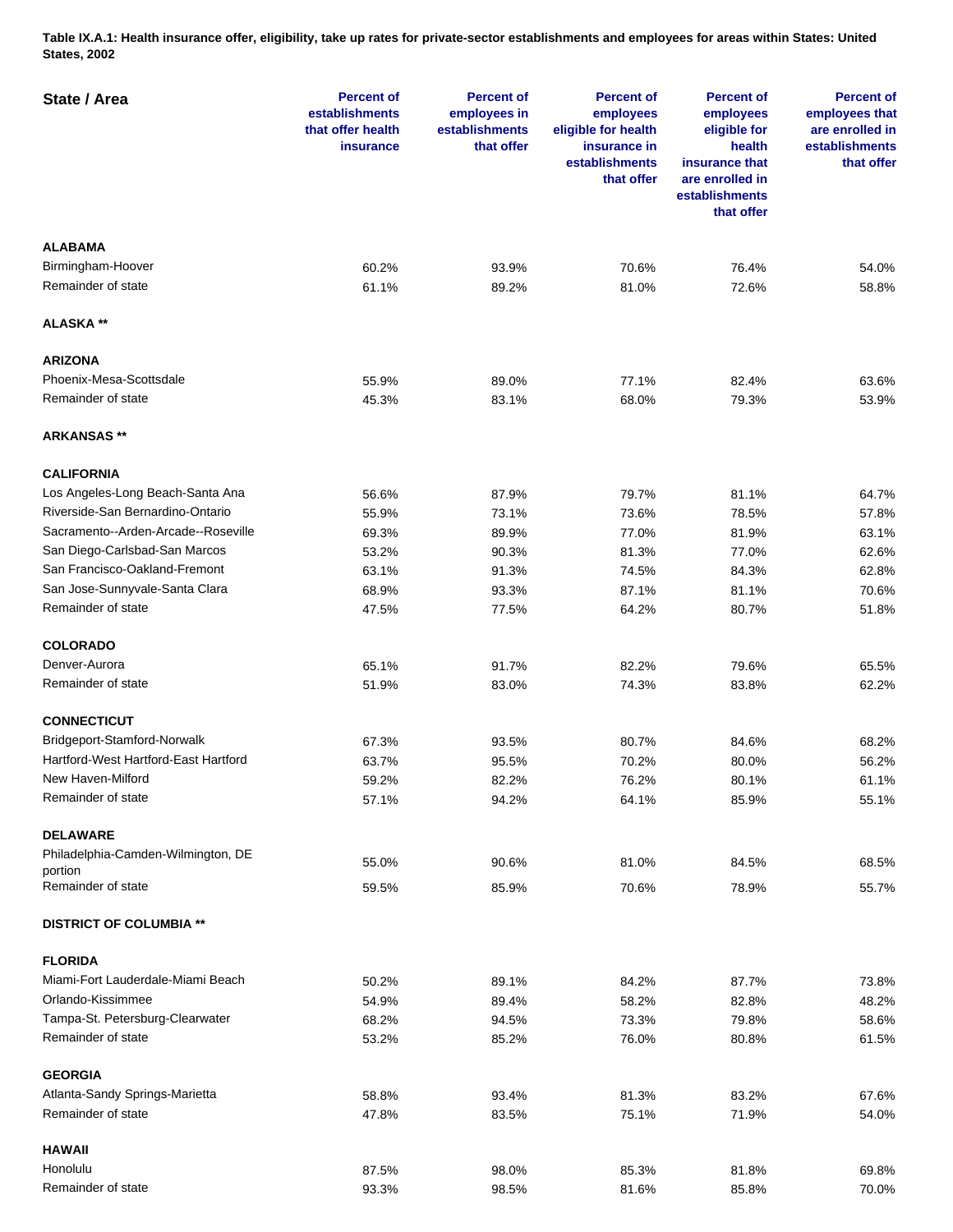## **IDAHO \*\***

| <b>ILLINOIS</b>                                |                |                |       |                |                |
|------------------------------------------------|----------------|----------------|-------|----------------|----------------|
| Chicago-Naperville-Joliet, IL portion          | 62.2%          | 91.1%          | 78.6% | 83.2%          | 65.4%          |
| Remainder of state                             | 52.5%          | 86.3%          | 75.0% | 80.0%          | 60.0%          |
|                                                |                |                |       |                |                |
| <b>INDIANA</b>                                 |                |                |       |                |                |
| Indianapolis                                   | 62.5%          | 91.5%          | 81.4% | 82.0%          | 66.7%          |
| Remainder of state                             | 58.2%          | 87.6%          | 72.8% | 84.2%          | 61.3%          |
| <b>IOWA</b>                                    |                |                |       |                |                |
| Des Moines                                     | 64.6%          | 91.1%          | 77.4% | 79.8%          | 61.8%          |
| Remainder of state                             | 43.6%          | 84.0%          | 80.3% | 78.2%          | 62.8%          |
| <b>KANSAS</b>                                  |                |                |       |                |                |
| Kansas City, KS portion                        |                |                | 79.5% |                |                |
| Wichita                                        | 63.5%<br>51.9% | 93.1%<br>91.0% | 66.1% | 78.6%<br>80.6% | 62.5%<br>53.2% |
| Remainder of state                             | 48.7%          | 80.5%          | 74.9% | 77.9%          | 58.4%          |
|                                                |                |                |       |                |                |
| <b>KENTUCKY</b>                                |                |                |       |                |                |
| Louisville, KY portion                         | 74.6%          | 94.0%          | 81.4% | 83.4%          | 67.9%          |
| Remainder of state                             | 53.5%          | 87.8%          | 80.2% | 85.4%          | 68.5%          |
| <b>LOUISIANA</b>                               |                |                |       |                |                |
| New Orleans-Metairie-Kenner                    | 55.5%          | 86.4%          | 75.8% | 81.8%          | 62.0%          |
| Remainder of state                             | 53.1%          | 86.2%          | 72.5% | 80.5%          | 58.4%          |
| <b>MAINE</b>                                   |                |                |       |                |                |
| Portland-South Portland-Biddeford              | 61.0%          | 89.1%          | 73.7% | 74.8%          | 55.2%          |
| Remainder of state                             | 52.4%          | 78.5%          | 77.3% | 80.1%          | 61.9%          |
|                                                |                |                |       |                |                |
| <b>MARYLAND</b>                                |                |                |       |                |                |
| Baltimore-Towson                               | 65.5%          | 93.2%          | 79.3% | 75.7%          | 60.0%          |
| Washington-Arlington-Alexandria, MD<br>portion | 58.7%          | 85.4%          | 73.0% | 76.8%          | 56.1%          |
| Remainder of state                             | 54.0%          | 85.6%          | 75.2% | 75.8%          | 57.0%          |
| <b>MASSACHUSETTS</b>                           |                |                |       |                |                |
| Boston-Cambridge-Quincy, MA portion            | 67.0%          | 94.3%          | 75.6% | 79.9%          | 60.4%          |
| Remainder of state                             | 54.7%          | 86.5%          | 71.0% | 79.6%          | 56.5%          |
|                                                |                |                |       |                |                |
| <b>MICHIGAN</b>                                |                |                |       |                |                |
| Detroit-Warren-Livonia                         | 64.6%          | 92.6%          | 80.5% | 82.4%          | 66.4%          |
| Remainder of state                             | 62.5%          | 90.6%          | 68.7% | 81.0%          | 55.7%          |
| <b>MINNESOTA</b>                               |                |                |       |                |                |
| Minneapolis-St. Paul-Bloomington, MN           | 63.2%          | 91.8%          | 73.6% | 79.1%          | 58.2%          |
| portion<br>Remainder of state                  | 47.7%          | 82.3%          | 73.8% | 82.0%          | 60.5%          |
|                                                |                |                |       |                |                |
| <b>MISSISSIPPI</b>                             |                |                |       |                |                |
| Jackson                                        | 53.0%          | 86.8%          | 68.5% | 86.1%          | 59.0%          |
| Remainder of state                             | 47.2%          | 83.5%          | 78.6% | 78.1%          | 61.4%          |
| <b>MISSOURI</b>                                |                |                |       |                |                |
| Kansas City, MO portion                        | 60.9%          | 93.4%          | 71.6% | 79.4%          | 56.9%          |
| St. Louis, MO portion                          | 65.5%          | 93.4%          | 72.0% | 82.5%          | 59.4%          |
| Remainder of state                             | 47.4%          | 82.1%          | 75.7% | 81.7%          | 61.8%          |
| <b>MONTANA</b>                                 |                |                |       |                |                |
| <b>Billings</b>                                | 59.1%          | 76.5%          | 75.4% | 82.1%          | 61.9%          |
| Remainder of state                             | 45.2%          | 71.9%          | 75.2% | 83.8%          | 63.1%          |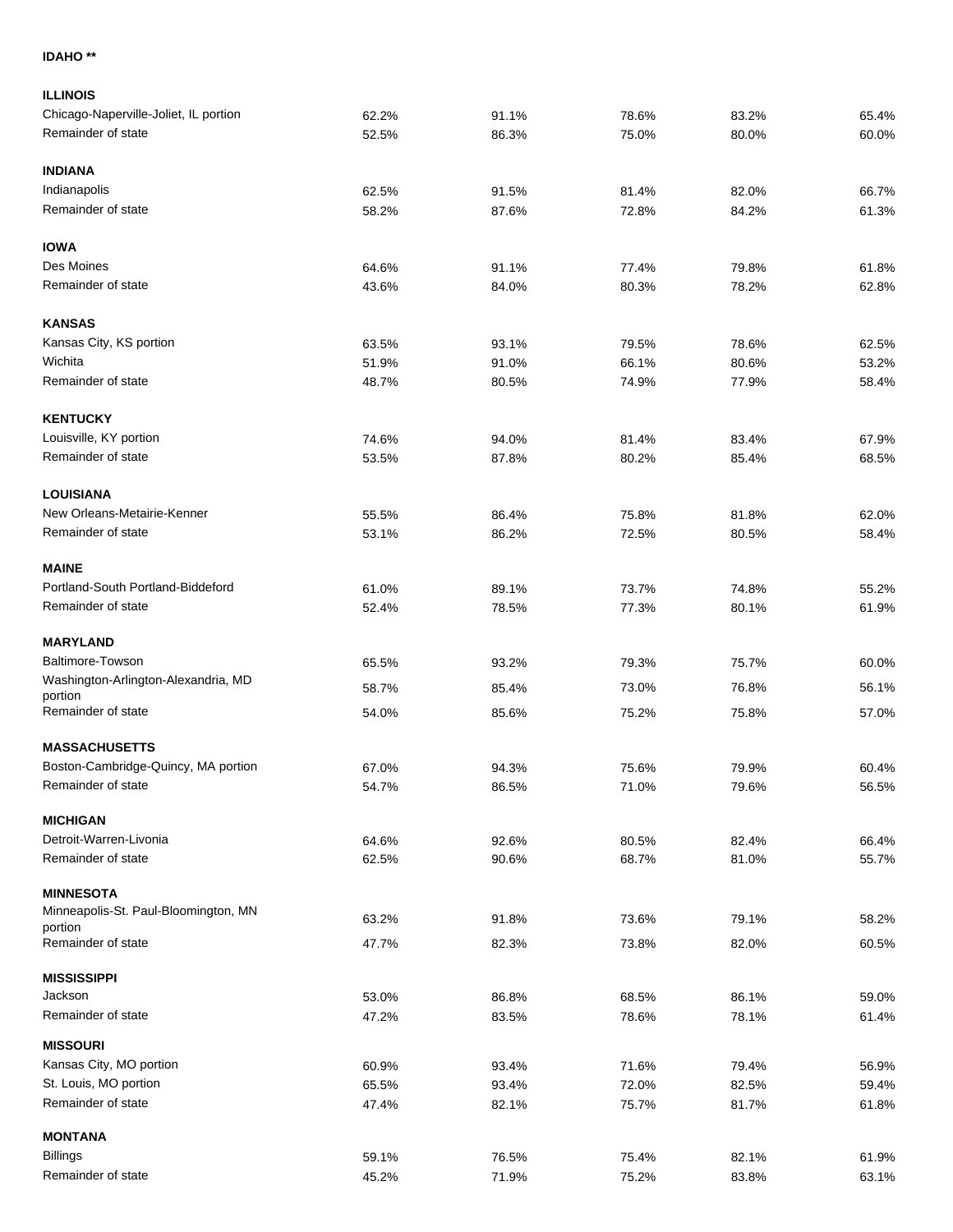| <b>NEBRASKA</b>                                         |       |       |       |       |       |
|---------------------------------------------------------|-------|-------|-------|-------|-------|
| Omaha-Council Bluffs, NE portion                        | 49.3% | 92.6% | 84.6% | 82.4% | 69.8% |
| Remainder of state                                      | 41.0% | 77.6% | 78.0% | 78.1% | 60.9% |
| <b>NEVADA</b>                                           |       |       |       |       |       |
| Las Vegas-Paradise                                      | 63.4% | 93.4% | 75.1% | 80.9% | 60.8% |
| Remainder of state                                      | 59.5% | 85.7% | 71.9% | 78.7% | 56.6% |
| <b>NEW HAMPSHIRE</b>                                    |       |       |       |       |       |
| Boston-Cambridge-Quincy, NH portion                     | 75.6% | 93.0% | 62.2% | 77.0% | 47.9% |
| Manchester-Nashua                                       | 69.3% | 91.6% | 70.4% | 79.8% | 56.2% |
| Remainder of state                                      | 58.9% | 88.4% | 76.6% | 81.2% | 62.2% |
| <b>NEW JERSEY</b>                                       |       |       |       |       |       |
| New York-Northern New Jersey-Long                       | 63.0% | 91.9% | 78.2% | 84.0% | 65.6% |
| Island, NJ portion                                      |       |       |       |       |       |
| Remainder of state                                      | 60.5% | 87.3% | 73.8% | 78.4% | 57.9% |
| <b>NEW MEXICO</b>                                       |       |       |       |       |       |
| Albuquerque                                             | 59.0% | 84.4% | 65.1% | 78.5% | 51.1% |
| Remainder of state                                      | 39.3% | 71.9% | 74.4% | 70.0% | 52.1% |
| <b>NEW YORK</b>                                         |       |       |       |       |       |
| New York-Northern New Jersey-Long<br>Island, NY portion | 55.2% | 89.8% | 80.1% | 80.4% | 64.4% |
| Remainder of state                                      | 60.2% | 92.1% | 71.8% | 72.9% | 52.4% |
| <b>NORTH CAROLINA</b>                                   |       |       |       |       |       |
| Charlotte-Gastonia-Concord                              | 65.0% | 92.4% | 76.1% | 82.2% | 62.6% |
| Remainder of state                                      | 47.9% | 87.0% | 85.8% | 83.8% | 72.0% |
| <b>NORTH DAKOTA **</b>                                  |       |       |       |       |       |
| <b>OHIO</b>                                             |       |       |       |       |       |
| Cincinnati-Middletown, OH portion                       | 76.7% | 94.7% | 67.0% | 72.8% | 48.8% |
| Cleveland-Elyria-Mentor                                 | 76.7% | 94.7% | 80.8% | 77.3% | 62.5% |
| Columbus                                                | 69.7% | 94.4% | 77.3% | 78.3% | 60.6% |
| Remainder of state                                      | 59.8% | 87.4% | 82.2% | 79.8% | 65.6% |
| <b>OKLAHOMA</b>                                         |       |       |       |       |       |
| Oklahoma City                                           | 48.3% | 86.3% | 74.5% | 77.9% | 58.0% |
| Tulsa                                                   | 58.2% | 90.3% | 80.1% | 75.9% | 60.8% |
| Remainder of state                                      | 52.5% | 77.5% | 77.3% | 78.3% | 60.5% |
| <b>OREGON</b>                                           |       |       |       |       |       |
| Portland-Vancouver-Beaverton, OR portion                | 64.7% | 92.3% | 77.9% | 84.6% | 66.0% |
| Remainder of state                                      | 53.6% | 81.2% | 71.6% | 87.6% | 62.7% |
| <b>PENNSYLVANIA</b>                                     |       |       |       |       |       |
| Philadelphia-Camden-Wilmington, PA                      | 68.8% | 95.4% | 84.4% | 79.7% | 67.3% |
| Pittsburgh                                              | 65.4% | 86.6% | 81.3% | 85.0% | 69.1% |
| Remainder of state                                      | 63.8% | 88.7% | 77.1% | 84.9% | 65.4% |
| <b>RHODE ISLAND **</b>                                  |       |       |       |       |       |
| <b>SOUTH CAROLINA</b>                                   |       |       |       |       |       |
| Columbia                                                | 65.8% | 89.5% | 78.9% | 79.0% | 62.4% |
| Remainder of state                                      | 44.3% | 78.0% | 77.8% | 81.0% | 63.0% |
|                                                         |       |       |       |       |       |

**SOUTH DAKOTA \*\***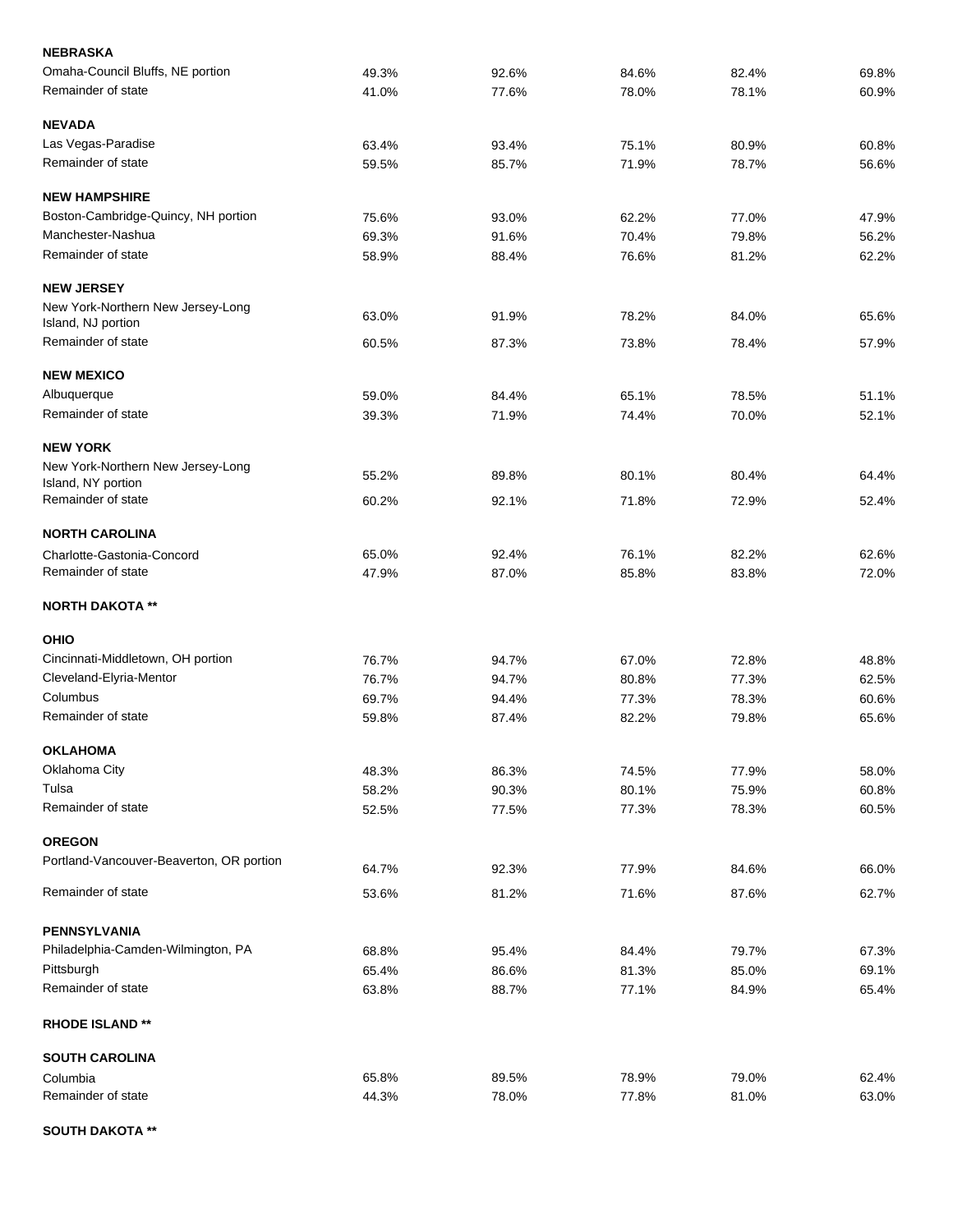| <b>TENNESSEE</b>                                   |       |       |       |       |       |
|----------------------------------------------------|-------|-------|-------|-------|-------|
| Memphis, TN portion                                | 64.9% | 86.3% | 72.0% | 72.5% | 52.2% |
| Nashville-Davidson--Murfreesboro                   | 57.8% | 75.5% | 87.8% | 86.5% | 76.0% |
| Remainder of state                                 | 49.0% | 84.0% | 79.4% | 77.6% | 61.6% |
| <b>TEXAS</b>                                       |       |       |       |       |       |
| Dallas-Fort Worth-Arlington                        | 51.8% | 89.5% | 78.7% | 88.5% | 69.7% |
| Houston-Sugar Land-Baytown                         | 59.0% | 89.6% | 76.4% | 85.0% | 64.9% |
| San Antonio                                        | 53.5% | 86.6% | 75.9% | 78.9% | 59.9% |
| Remainder of state                                 | 48.1% | 81.4% | 82.8% | 83.2% | 68.9% |
| <b>UTAH</b>                                        |       |       |       |       |       |
| Ogden-Clearfield                                   | 56.7% | 87.7% | 73.9% | 77.8% | 57.5% |
| Provo-Orem                                         | 44.9% | 89.1% | 87.2% | 85.7% | 74.7% |
| Salt Lake City                                     | 63.6% | 90.5% | 79.6% | 79.7% | 63.4% |
| Remainder of state                                 | 39.2% | 74.8% | 73.3% | 77.6% | 56.9% |
| <b>VERMONT **</b>                                  |       |       |       |       |       |
| <b>VIRGINIA</b>                                    |       |       |       |       |       |
| Virginia Beach-Norfolk-Newport News, VA<br>portion | 58.2% | 90.0% | 75.8% | 58.0% | 43.9% |
| Washington-Arlington-Alexandria, DC<br>portion     | 65.5% | 93.4% | 69.4% | 80.7% | 56.0% |
| Remainder of state                                 | 54.7% | 87.3% | 77.5% | 82.0% | 63.6% |
| <b>WASHINGTON</b>                                  |       |       |       |       |       |
| Seattle-Tacoma-Bellevue                            | 61.9% | 88.4% | 79.5% | 86.1% | 68.5% |
| Remainder of state                                 | 50.5% | 85.5% | 72.8% | 71.6% | 52.1% |
| <b>WEST VIRGINIA</b>                               |       |       |       |       |       |
| Charleston                                         | 59.4% | 86.4% | 83.4% | 69.0% | 57.6% |
| Remainder of state                                 | 54.4% | 82.6% | 76.5% | 78.3% | 59.9% |
| <b>WISCONSIN</b>                                   |       |       |       |       |       |
| Milwaukee-Waukesha-West Allis                      | 67.1% | 94.4% | 74.1% | 81.5% | 60.4% |
| Remainder of state                                 | 57.4% | 87.5% | 76.6% | 80.9% | 61.9% |
| <b>WYOMING</b>                                     |       |       |       |       |       |
| Casper                                             | 56.1% | 85.3% | 71.2% | 78.9% | 56.2% |
| Remainder of state                                 | 46.1% | 72.0% | 71.8% | 82.8% | 59.4% |

Note: Definition of each area can be found in the Technical Notes and Survey Documentation.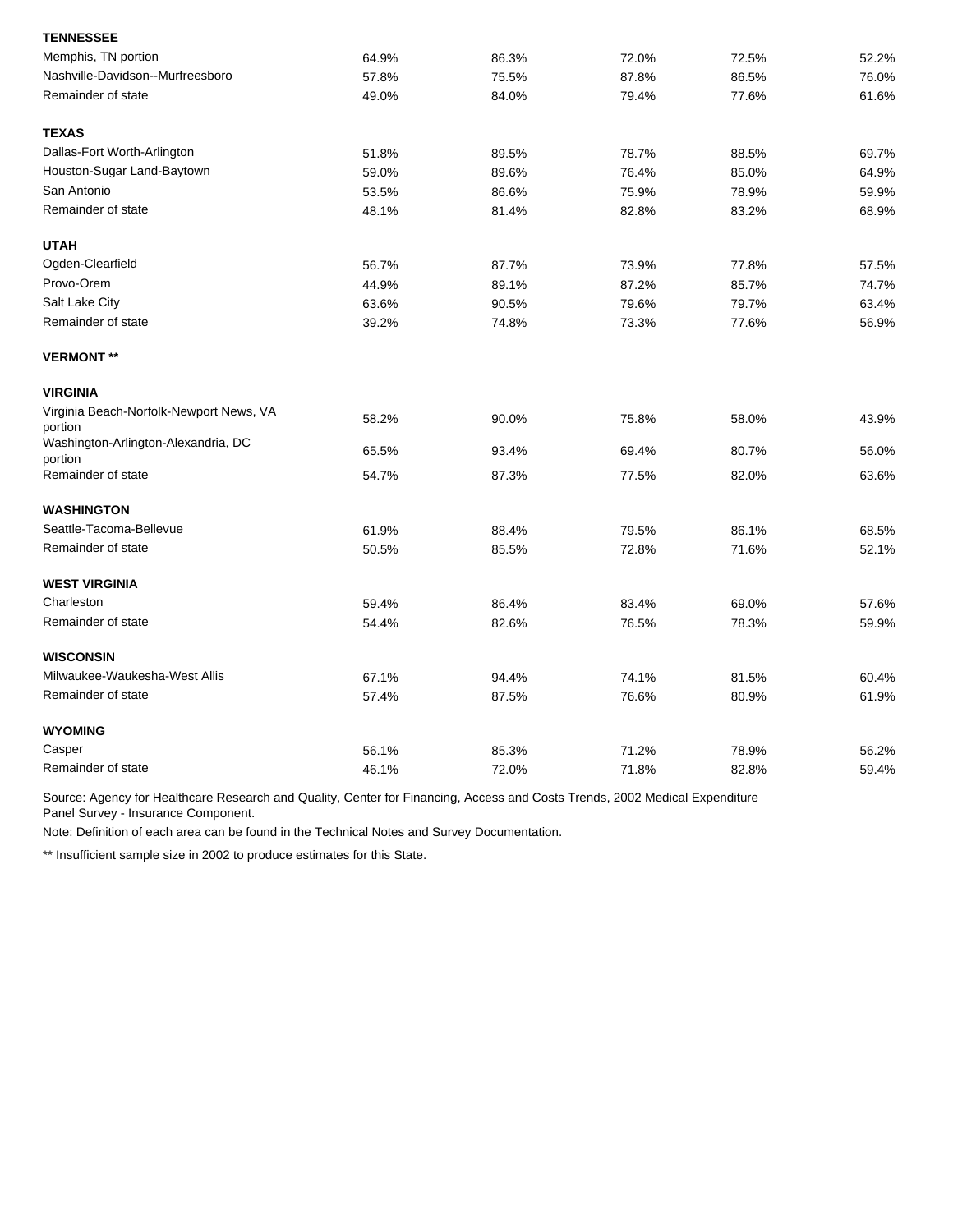**Table IX.A.1: Standard errors for health insurance offer, eligibility, take up rates for private-sector establishments and employees for areas within States: United States, 2002** 

| State / Area                         | <b>Percent of</b><br>establishments<br>that offer health<br><b>insurance</b> | <b>Percent of</b><br>employees in<br>establishments<br>that offer | <b>Percent of</b><br>employees<br>eligible for health<br>insurance in<br>establishments<br>that offer | <b>Percent of</b><br>employees<br>eligible for<br>health<br>insurance that<br>are enrolled in<br>establishments<br>that offer | <b>Percent of</b><br>employees that<br>are enrolled in<br>establishments<br>that offer |
|--------------------------------------|------------------------------------------------------------------------------|-------------------------------------------------------------------|-------------------------------------------------------------------------------------------------------|-------------------------------------------------------------------------------------------------------------------------------|----------------------------------------------------------------------------------------|
| <b>ALABAMA</b>                       |                                                                              |                                                                   |                                                                                                       |                                                                                                                               |                                                                                        |
| Birmingham-Hoover                    | 6.38%                                                                        | 5.40%                                                             | 4.45%                                                                                                 | 3.59%                                                                                                                         | 3.02%                                                                                  |
| Remainder of state                   | 1.70%                                                                        | 1.12%                                                             | 1.27%                                                                                                 | 1.99%                                                                                                                         | 1.71%                                                                                  |
| ALASKA **                            |                                                                              |                                                                   |                                                                                                       |                                                                                                                               |                                                                                        |
| <b>ARIZONA</b>                       |                                                                              |                                                                   |                                                                                                       |                                                                                                                               |                                                                                        |
| Phoenix-Mesa-Scottsdale              | 2.85%                                                                        | 1.18%                                                             | 1.91%                                                                                                 | 2.69%                                                                                                                         | 2.59%                                                                                  |
| Remainder of state                   | 3.08%                                                                        | 2.49%                                                             | 4.70%                                                                                                 | 3.03%                                                                                                                         | 4.45%                                                                                  |
| <b>ARKANSAS</b> **                   |                                                                              |                                                                   |                                                                                                       |                                                                                                                               |                                                                                        |
| <b>CALIFORNIA</b>                    |                                                                              |                                                                   |                                                                                                       |                                                                                                                               |                                                                                        |
| Los Angeles-Long Beach-Santa Ana     | 2.06%                                                                        | 1.21%                                                             | 2.37%                                                                                                 | 1.55%                                                                                                                         | 2.76%                                                                                  |
| Riverside-San Bernardino-Ontario     | 5.65%                                                                        | 8.48%                                                             | 4.56%                                                                                                 | 3.85%                                                                                                                         | 4.12%                                                                                  |
| Sacramento--Arden-Arcade--Roseville  | 4.21%                                                                        | 3.42%                                                             | 5.37%                                                                                                 | 4.05%                                                                                                                         | 5.35%                                                                                  |
| San Diego-Carlsbad-San Marcos        | 3.42%                                                                        | 2.63%                                                             | 4.36%                                                                                                 | 3.48%                                                                                                                         | 4.88%                                                                                  |
| San Francisco-Oakland-Fremont        | 2.85%                                                                        | 2.74%                                                             | 4.05%                                                                                                 | 2.91%                                                                                                                         | 4.28%                                                                                  |
|                                      |                                                                              |                                                                   |                                                                                                       |                                                                                                                               |                                                                                        |
| San Jose-Sunnyvale-Santa Clara       | 5.90%                                                                        | 2.30%                                                             | 4.76%                                                                                                 | 2.91%                                                                                                                         | 3.82%                                                                                  |
| Remainder of state                   | 2.65%                                                                        | 1.96%                                                             | 4.18%                                                                                                 | 3.33%                                                                                                                         | 4.79%                                                                                  |
| <b>COLORADO</b>                      |                                                                              |                                                                   |                                                                                                       |                                                                                                                               |                                                                                        |
| Denver-Aurora                        | 4.17%                                                                        | 5.08%                                                             | 2.08%                                                                                                 | 1.95%                                                                                                                         | 2.96%                                                                                  |
| Remainder of state                   | 4.95%                                                                        | 2.73%                                                             | 5.45%                                                                                                 | 2.83%                                                                                                                         | 5.18%                                                                                  |
| <b>CONNECTICUT</b>                   |                                                                              |                                                                   |                                                                                                       |                                                                                                                               |                                                                                        |
| Bridgeport-Stamford-Norwalk          | 4.32%                                                                        | 1.92%                                                             | 3.70%                                                                                                 | 2.25%                                                                                                                         | 3.81%                                                                                  |
| Hartford-West Hartford-East Hartford | 4.97%                                                                        | 1.10%                                                             | 5.54%                                                                                                 | 2.99%                                                                                                                         | 5.13%                                                                                  |
| New Haven-Milford                    | 7.49%                                                                        | 7.50%                                                             | 2.47%                                                                                                 | 3.22%                                                                                                                         | 2.72%                                                                                  |
| Remainder of state                   | 5.19%                                                                        | 4.56%                                                             | 6.38%                                                                                                 | 5.24%                                                                                                                         | 6.05%                                                                                  |
| <b>DELAWARE</b>                      |                                                                              |                                                                   |                                                                                                       |                                                                                                                               |                                                                                        |
| Philadelphia-Camden-Wilmington, DE   | 4.51%                                                                        | 2.24%                                                             | 1.93%                                                                                                 | 1.63%                                                                                                                         | 2.28%                                                                                  |
| portion<br>Remainder of state        | 4.16%                                                                        | 4.65%                                                             | 3.80%                                                                                                 | 4.40%                                                                                                                         | 5.27%                                                                                  |
| <b>DISTRICT OF COLUMBIA **</b>       |                                                                              |                                                                   |                                                                                                       |                                                                                                                               |                                                                                        |
| <b>FLORIDA</b>                       |                                                                              |                                                                   |                                                                                                       |                                                                                                                               |                                                                                        |
| Miami-Fort Lauderdale-Miami Beach    |                                                                              |                                                                   |                                                                                                       |                                                                                                                               |                                                                                        |
|                                      | 5.50%                                                                        | 2.18%                                                             | 4.49%                                                                                                 | 3.73%                                                                                                                         | 5.72%                                                                                  |
| Orlando-Kissimmee                    | 5.42%                                                                        | 5.39%                                                             | 9.73%                                                                                                 | 3.73%                                                                                                                         | 9.96%                                                                                  |
| Tampa-St. Petersburg-Clearwater      | 5.24%                                                                        | 2.42%                                                             | 4.92%                                                                                                 | 2.18%                                                                                                                         | 4.15%                                                                                  |
| Remainder of state                   | 1.73%                                                                        | 2.36%                                                             | 3.75%                                                                                                 | 1.84%                                                                                                                         | 2.97%                                                                                  |
| <b>GEORGIA</b>                       |                                                                              |                                                                   |                                                                                                       |                                                                                                                               |                                                                                        |
| Atlanta-Sandy Springs-Marietta       | 2.75%                                                                        | 1.58%                                                             | 4.01%                                                                                                 | 1.79%                                                                                                                         | 3.48%                                                                                  |
| Remainder of state                   | 4.27%                                                                        | 2.78%                                                             | 3.40%                                                                                                 | 5.02%                                                                                                                         | 3.69%                                                                                  |
| <b>HAWAII</b>                        |                                                                              |                                                                   |                                                                                                       |                                                                                                                               |                                                                                        |
| Honolulu                             | 1.71%                                                                        | 0.45%                                                             | 1.64%                                                                                                 | 2.03%                                                                                                                         | 2.11%                                                                                  |
| Remainder of state                   | 2.18%                                                                        | 0.54%                                                             | 3.21%                                                                                                 | 3.40%                                                                                                                         | 3.73%                                                                                  |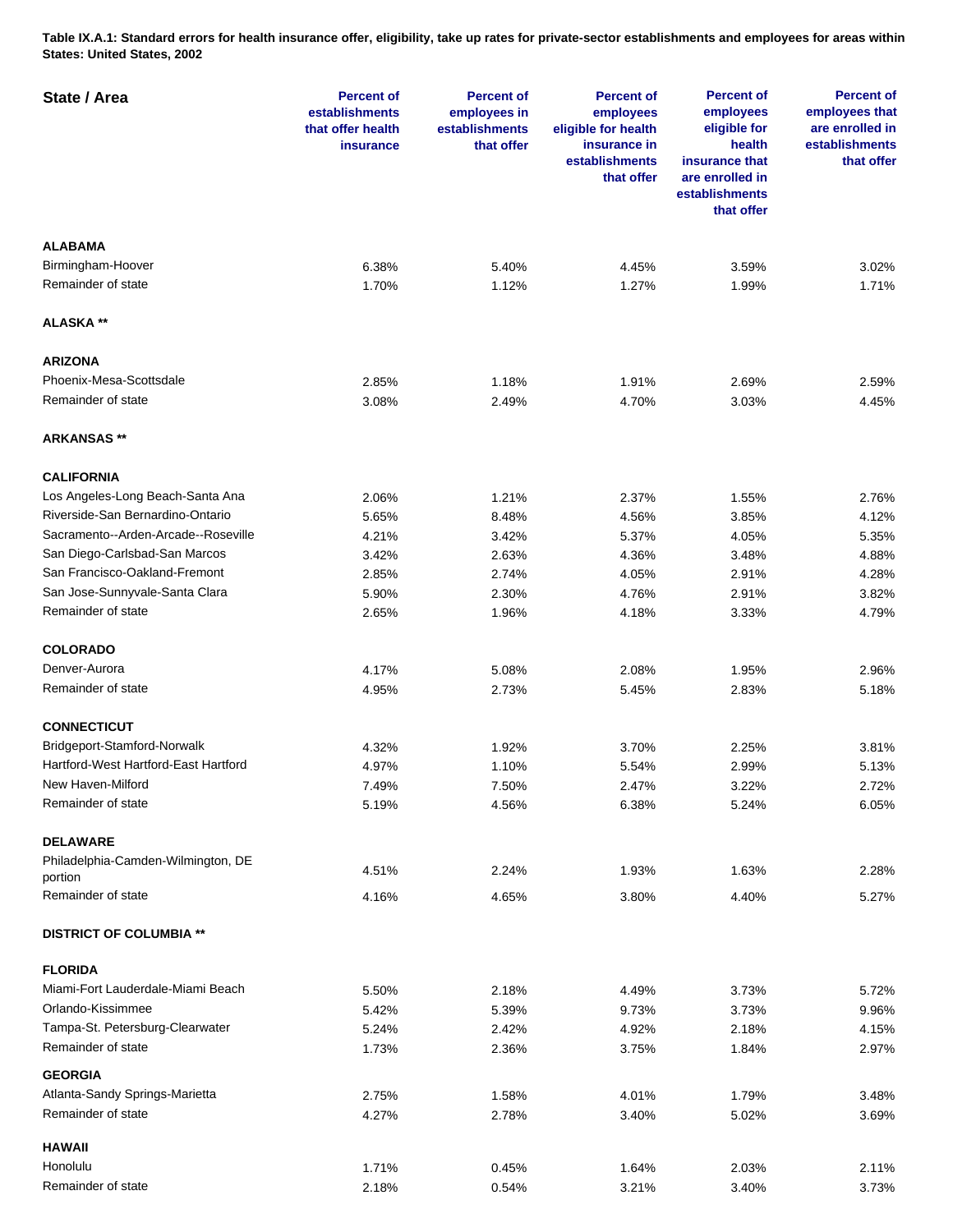## **IDAHO \*\***

| <b>ILLINOIS</b>                                |       |       |       |       |       |
|------------------------------------------------|-------|-------|-------|-------|-------|
| Chicago-Naperville-Joliet, IL portion          | 2.58% | 1.88% | 2.65% | 0.85% | 2.54% |
| Remainder of state                             | 3.41% | 1.89% | 3.63% | 1.95% | 3.77% |
| <b>INDIANA</b>                                 |       |       |       |       |       |
| Indianapolis                                   | 3.58% | 2.66% | 1.87% | 2.77% | 2.71% |
| Remainder of state                             | 2.83% | 1.44% | 3.28% | 1.34% | 2.85% |
| <b>IOWA</b>                                    |       |       |       |       |       |
| Des Moines                                     | 6.65% | 2.15% | 3.33% | 2.54% | 2.56% |
| Remainder of state                             | 2.77% | 1.88% | 2.08% | 2.68% | 3.10% |
| <b>KANSAS</b>                                  |       |       |       |       |       |
| Kansas City, KS portion                        | 4.57% | 2.38% | 3.80% | 1.37% | 3.35% |
| Wichita                                        | 8.51% | 5.52% | 5.68% | 4.44% | 6.55% |
| Remainder of state                             | 4.47% | 2.83% | 3.35% | 2.97% | 2.99% |
| <b>KENTUCKY</b>                                |       |       |       |       |       |
| Louisville, KY portion                         | 4.73% | 2.50% | 3.50% | 3.26% | 3.86% |
| Remainder of state                             | 1.35% | 1.32% | 2.56% | 1.99% | 2.41% |
| <b>LOUISIANA</b>                               |       |       |       |       |       |
| New Orleans-Metairie-Kenner                    | 3.81% | 2.62% | 3.52% | 3.39% | 4.07% |
| Remainder of state                             | 2.84% | 2.24% | 1.43% | 2.00% | 1.74% |
| <b>MAINE</b>                                   |       |       |       |       |       |
| Portland-South Portland-Biddeford              | 4.57% | 2.08% | 3.70% | 2.70% | 3.88% |
| Remainder of state                             | 3.92% | 4.19% | 3.10% | 1.35% | 2.23% |
| <b>MARYLAND</b>                                |       |       |       |       |       |
| Baltimore-Towson                               | 2.34% | 0.99% | 2.92% | 1.53% | 2.56% |
| Washington-Arlington-Alexandria, MD<br>portion | 2.91% | 3.69% | 2.66% | 1.94% | 2.44% |
| Remainder of state                             | 4.70% | 2.45% | 5.64% | 2.20% | 4.96% |
| <b>MASSACHUSETTS</b>                           |       |       |       |       |       |
| Boston-Cambridge-Quincy, MA portion            | 3.54% | 1.53% | 4.60% | 1.29% | 4.21% |
| Remainder of state                             | 2.97% | 1.99% | 3.81% | 1.86% | 3.01% |
| <b>MICHIGAN</b>                                |       |       |       |       |       |
| Detroit-Warren-Livonia                         | 3.13% | 1.04% | 2.06% | 2.87% | 3.36% |
| Remainder of state                             | 1.56% | 1.25% | 4.46% | 2.04% | 3.63% |
| <b>MINNESOTA</b>                               |       |       |       |       |       |
| Minneapolis-St. Paul-Bloomington, MN           |       |       |       |       |       |
| portion                                        | 2.55% | 1.92% | 3.64% | 1.96% | 3.97% |
| Remainder of state                             | 3.25% | 2.21% | 3.72% | 2.79% | 4.14% |
| <b>MISSISSIPPI</b>                             |       |       |       |       |       |
| Jackson                                        | 3.88% | 3.92% | 7.29% | 3.82% | 6.86% |
| Remainder of state                             | 2.29% | 2.82% | 3.10% | 3.88% | 4.35% |
| <b>MISSOURI</b>                                |       |       |       |       |       |
| Kansas City, MO portion                        | 6.12% | 2.03% | 4.79% | 4.46% | 6.21% |
| St. Louis, MO portion                          | 2.77% | 1.52% | 4.77% | 2.22% | 3.87% |
| Remainder of state                             | 3.53% | 2.97% | 2.76% | 2.17% | 2.22% |
| <b>MONTANA</b>                                 |       |       |       |       |       |
| <b>Billings</b>                                | 5.56% | 6.06% | 7.67% | 2.55% | 6.90% |
| Remainder of state                             | 4.06% | 2.70% | 2.38% | 1.15% | 2.51% |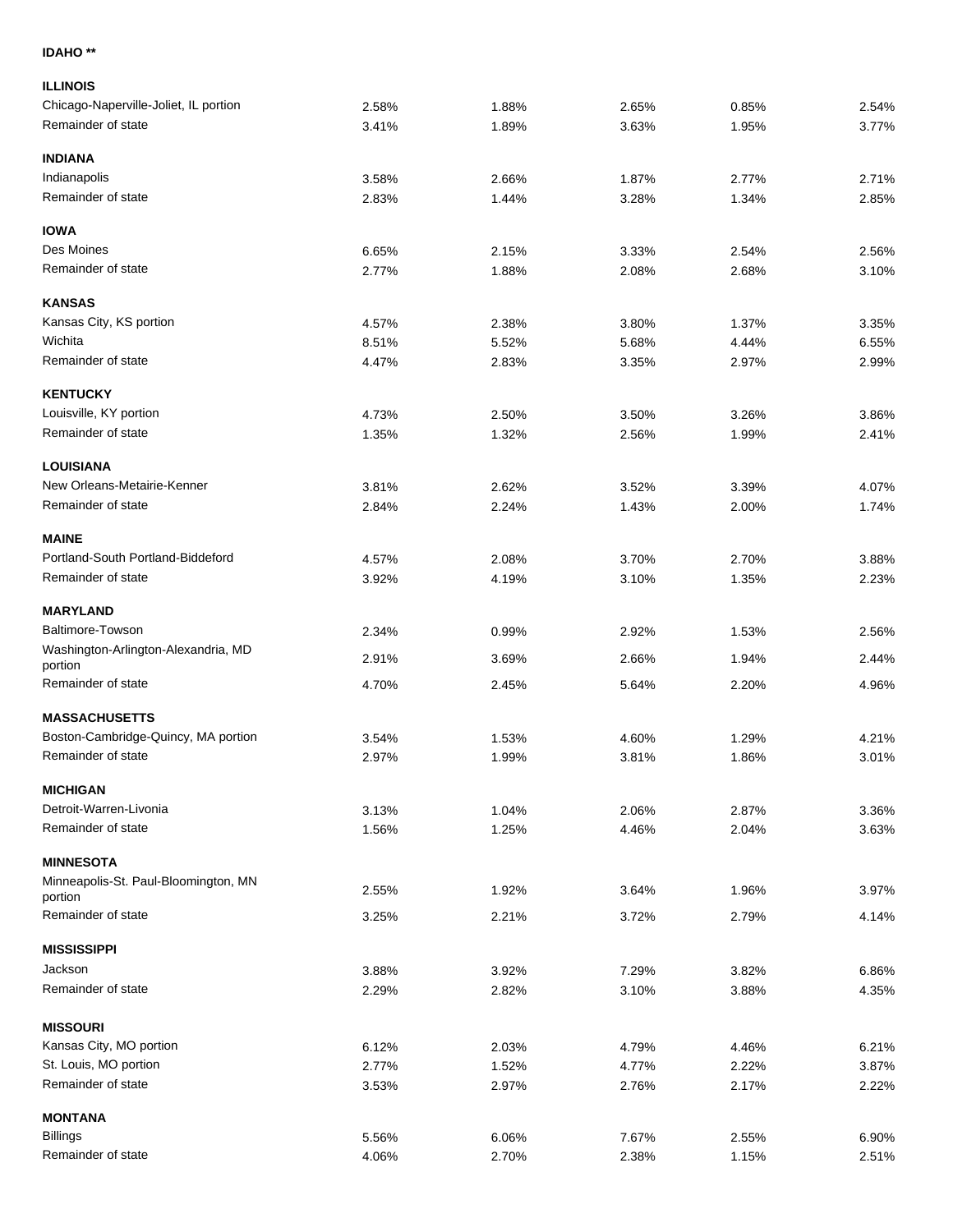| <b>NEBRASKA</b>                               |       |       |       |       |       |
|-----------------------------------------------|-------|-------|-------|-------|-------|
| Omaha-Council Bluffs, NE portion              | 4.68% | 2.65% | 3.56% | 2.03% | 3.40% |
| Remainder of state                            | 3.41% | 1.96% | 2.36% | 2.23% | 2.89% |
| <b>NEVADA</b>                                 |       |       |       |       |       |
| Las Vegas-Paradise                            | 3.31% | 1.51% | 2.61% | 2.44% | 3.08% |
| Remainder of state                            | 3.71% | 2.92% | 5.96% | 6.45% | 6.31% |
| <b>NEW HAMPSHIRE</b>                          |       |       |       |       |       |
| Boston-Cambridge-Quincy, NH portion           | 3.22% | 3.21% | 4.88% | 2.44% | 4.33% |
| Manchester-Nashua                             | 3.64% | 2.05% | 3.76% | 2.93% | 3.42% |
| Remainder of state                            | 3.97% | 1.85% | 2.55% | 1.64% | 2.45% |
| <b>NEW JERSEY</b>                             |       |       |       |       |       |
| New York-Northern New Jersey-Long             | 4.08% | 1.36% | 3.27% | 1.16% | 3.30% |
| Island, NJ portion                            |       |       |       |       |       |
| Remainder of state                            | 3.77% | 3.54% | 5.04% | 3.84% | 6.17% |
| <b>NEW MEXICO</b>                             |       |       |       |       |       |
| Albuquerque                                   | 4.05% | 2.22% | 4.68% | 2.13% | 3.97% |
| Remainder of state                            | 4.05% | 3.50% | 2.66% | 3.84% | 4.04% |
| <b>NEW YORK</b>                               |       |       |       |       |       |
| New York-Northern New Jersey-Long             | 2.64% | 1.66% | 1.80% | 1.82% | 2.35% |
| Island, NY portion                            |       |       |       |       |       |
| Remainder of state                            | 2.17% | 1.22% | 3.79% | 1.66% | 2.61% |
| <b>NORTH CAROLINA</b>                         |       |       |       |       |       |
| Charlotte-Gastonia-Concord                    | 5.86% | 3.42% | 4.83% | 4.55% | 5.65% |
| Remainder of state                            | 2.70% | 1.84% | 2.30% | 2.53% | 3.27% |
| <b>NORTH DAKOTA **</b>                        |       |       |       |       |       |
| <b>OHIO</b>                                   |       |       |       |       |       |
| Cincinnati-Middletown, OH portion             | 7.37% | 2.52% | 2.87% | 3.85% | 3.46% |
| Cleveland-Elyria-Mentor                       | 5.84% | 1.39% | 2.93% | 2.37% | 2.65% |
| Columbus                                      | 5.72% | 1.63% | 3.23% | 2.08% | 3.08% |
| Remainder of state                            | 2.28% | 1.82% | 1.64% | 2.88% | 3.11% |
| <b>OKLAHOMA</b>                               |       |       |       |       |       |
| Oklahoma City                                 | 4.07% | 5.71% | 6.30% | 2.89% | 5.85% |
| Tulsa                                         | 5.89% | 2.20% | 3.09% | 3.38% | 3.77% |
| Remainder of state                            | 3.82% | 2.00% | 2.31% | 2.79% | 3.05% |
| <b>OREGON</b>                                 |       |       |       |       |       |
| Portland-Vancouver-Beaverton, OR portion      | 3.42% | 1.00% | 3.16% | 1.95% | 3.19% |
| Remainder of state                            | 3.85% | 1.81% | 2.41% | 1.27% | 2.46% |
|                                               |       |       |       |       |       |
| <b>PENNSYLVANIA</b>                           |       |       |       |       |       |
| Philadelphia-Camden-Wilmington, PA<br>portion | 3.62% | 0.61% | 3.37% | 2.79% | 3.43% |
| Pittsburgh                                    | 5.13% | 3.98% | 1.01% | 1.89% | 1.99% |
| Remainder of state                            | 3.00% | 3.64% | 1.70% | 1.23% | 1.64% |
| <b>RHODE ISLAND **</b>                        |       |       |       |       |       |
| <b>SOUTH CAROLINA</b>                         |       |       |       |       |       |
| Columbia                                      | 3.37% | 1.45% | 5.66% | 2.96% | 5.40% |
| Remainder of state                            | 1.90% | 2.61% | 2.74% | 2.49% | 2.52% |
|                                               |       |       |       |       |       |

## **SOUTH DAKOTA \*\***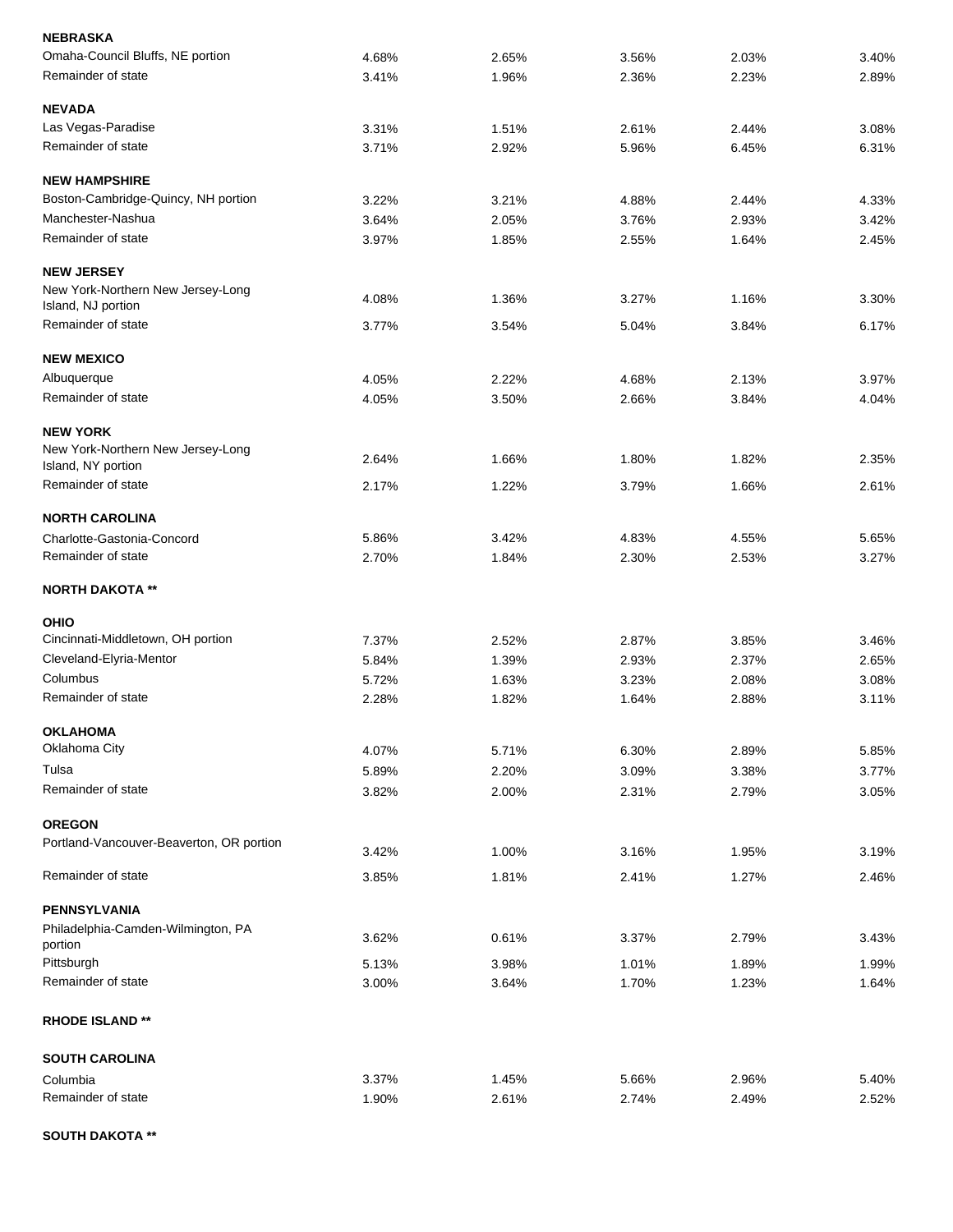| <b>TENNESSEE</b>                                   |       |       |       |       |       |
|----------------------------------------------------|-------|-------|-------|-------|-------|
| Memphis, TN portion                                | 3.60% | 3.09% | 4.83% | 3.75% | 4.12% |
| Nashville-Davidson--Murfreesboro                   | 2.84% | 6.52% | 3.33% | 1.24% | 2.79% |
| Remainder of state                                 | 3.38% | 2.87% | 4.52% | 3.09% | 4.19% |
| <b>TEXAS</b>                                       |       |       |       |       |       |
| Dallas-Fort Worth-Arlington                        | 2.08% | 1.36% | 2.98% | 1.37% | 2.84% |
| Houston-Sugar Land-Baytown                         | 5.05% | 1.90% | 2.82% | 3.97% | 4.57% |
| San Antonio                                        | 6.68% | 6.10% | 5.25% | 2.81% | 4.46% |
| Remainder of state                                 | 3.71% | 2.83% | 1.66% | 1.90% | 2.36% |
| <b>UTAH</b>                                        |       |       |       |       |       |
| Ogden-Clearfield                                   | 6.01% | 3.26% | 4.80% | 3.93% | 4.74% |
| Provo-Orem                                         | 5.90% | 4.48% | 6.13% | 2.57% | 6.01% |
| Salt Lake City                                     | 2.81% | 1.00% | 2.64% | 3.33% | 3.57% |
| Remainder of state                                 | 3.73% | 6.49% | 5.56% | 4.77% | 5.89% |
| <b>VERMONT **</b>                                  |       |       |       |       |       |
| <b>VIRGINIA</b>                                    |       |       |       |       |       |
| Virginia Beach-Norfolk-Newport News, VA<br>portion | 3.67% | 1.89% | 5.06% | 5.79% | 6.30% |
| Washington-Arlington-Alexandria, DC<br>portion     | 3.03% | 1.86% | 4.37% | 3.87% | 4.11% |
| Remainder of state                                 | 2.41% | 1.64% | 1.82% | 1.81% | 2.15% |
| <b>WASHINGTON</b>                                  |       |       |       |       |       |
| Seattle-Tacoma-Bellevue                            | 2.38% | 2.46% | 3.17% | 2.30% | 3.13% |
| Remainder of state                                 | 3.63% | 1.43% | 3.43% | 3.66% | 3.82% |
| <b>WEST VIRGINIA</b>                               |       |       |       |       |       |
| Charleston                                         | 5.57% | 3.30% | 3.17% | 6.47% | 5.69% |
| Remainder of state                                 | 1.82% | 1.60% | 2.71% | 1.72% | 1.76% |
| <b>WISCONSIN</b>                                   |       |       |       |       |       |
| Milwaukee-Waukesha-West Allis                      | 5.27% | 0.92% | 5.44% | 2.24% | 4.45% |
| Remainder of state                                 | 2.86% | 1.72% | 1.98% | 1.70% | 2.58% |
| <b>WYOMING</b>                                     |       |       |       |       |       |
| Casper                                             | 3.20% | 3.88% | 5.59% | 2.78% | 5.04% |
| Remainder of state                                 | 2.91% | 2.39% | 3.72% | 2.11% | 3.50% |

Note: Definition of each area can be found in the Technical Notes and Survey Documentation.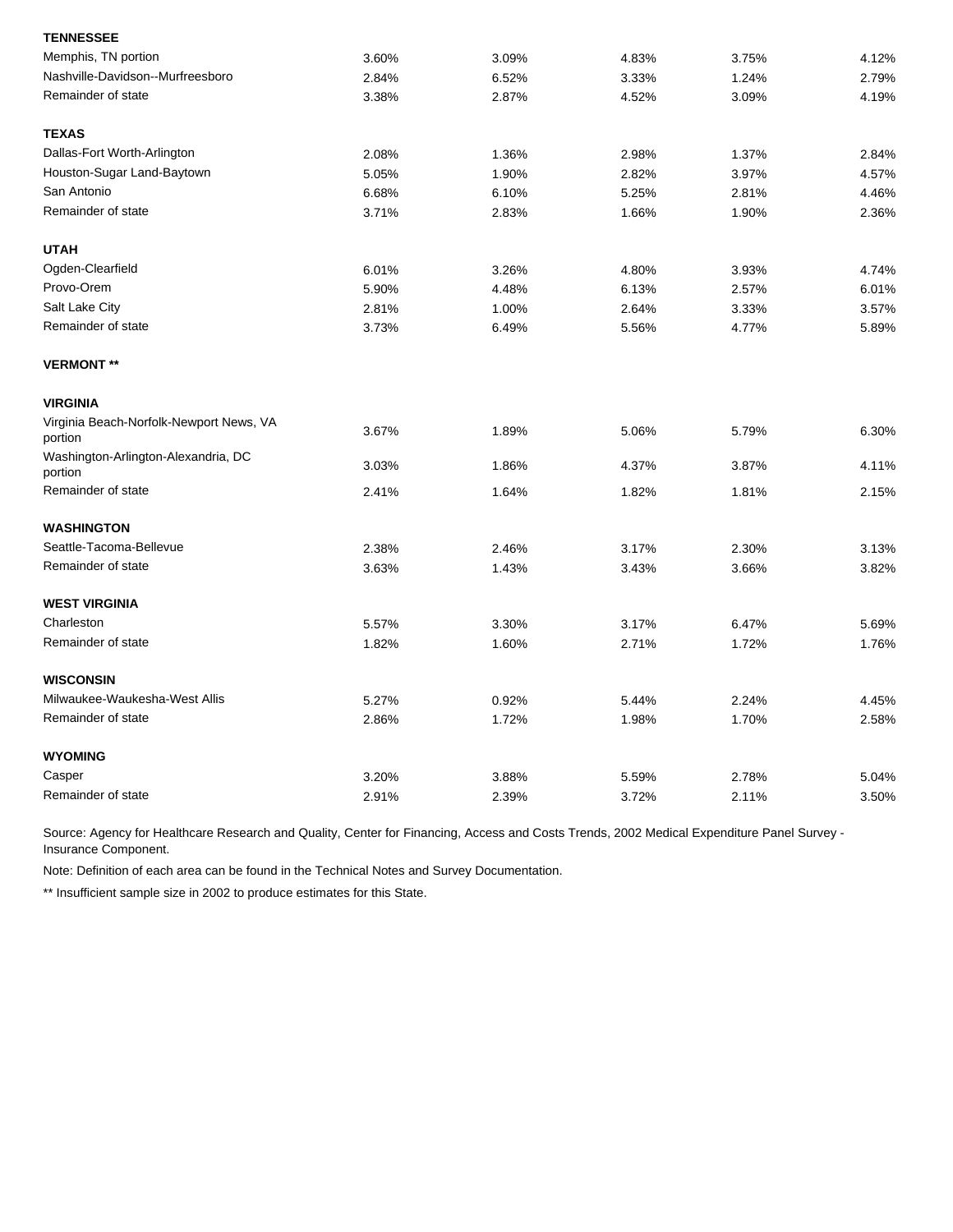**Table IX.A.2: Average total premiums and employee contributions (in dollars) for private-sector establishments for areas within States: United States, 2002** 

| State / Area                               | Single<br>premium | Single<br>contribution | <b>Employee-</b><br>plus-one<br>premium | Employee-<br>plus-one<br>contribution | Family<br>premium | <b>Family</b><br>contribution |
|--------------------------------------------|-------------------|------------------------|-----------------------------------------|---------------------------------------|-------------------|-------------------------------|
| <b>ALABAMA</b>                             |                   |                        |                                         |                                       |                   |                               |
| Birmingham-Hoover                          | 2,839             | 689                    | 5,166                                   | 753 *                                 | 7,390             | 2,588                         |
| Remainder of state                         | 2,989             | 592                    | 6,048                                   | 1,017                                 | 7,653             | 1,982                         |
| <b>ALASKA</b> **                           |                   |                        |                                         |                                       |                   |                               |
| <b>ARIZONA</b>                             |                   |                        |                                         |                                       |                   |                               |
| Phoenix-Mesa-Scottsdale                    | 2,965             | 589                    | 5,463                                   | 1,330                                 | 7,897             | 2,158                         |
| Remainder of state                         | 3,029             | 462                    | 5,745                                   | 958                                   | 8,217             | 2,169                         |
| <b>ARKANSAS</b> **                         |                   |                        |                                         |                                       |                   |                               |
| <b>CALIFORNIA</b>                          |                   |                        |                                         |                                       |                   |                               |
| Los Angeles-Long Beach-Santa Ana           | 2,848             | 493                    | 5,453                                   | 1,206                                 | 8,222             | 2,086                         |
| Riverside-San Bernardino-Ontario           | 2,482             | 453                    | 5,346                                   | 1,402                                 | 7,995             | 3,361                         |
| Sacramento--Arden-Arcade--Roseville        | 3,009             | 569                    | 5,546                                   | 881                                   | 8,034             | 2,455                         |
| San Diego-Carlsbad-San Marcos              | 3,169             | 359                    | 5,193                                   | 1,028                                 | 7,755             | $1,316$ *                     |
| San Francisco-Oakland-Fremont              | 2,963             | 409                    | 6,130                                   | 1,143                                 | 8,828             | 1,964                         |
| San Jose-Sunnyvale-Santa Clara             | 3,430             | 442                    | 5,994                                   | 1,431                                 | 9,687             | 1,492                         |
| Remainder of state                         | 2,927             | 347                    | 5,689                                   | 978                                   | 7,978             | 1,741                         |
| <b>COLORADO</b>                            |                   |                        |                                         |                                       |                   |                               |
| Denver-Aurora                              | 3,335             | 612                    | 6,144                                   | 1,222                                 | 8,968             | 2,269                         |
| Remainder of state                         | 3,233             | 547                    | 5,805                                   | 1,760                                 | 7,741             | 1,866                         |
| <b>CONNECTICUT</b>                         |                   |                        |                                         |                                       |                   |                               |
| Bridgeport-Stamford-Norwalk                | 3,370             | 481                    | 8,016                                   | 1,288                                 | 9,756             | 1,940                         |
| Hartford-West Hartford-East Hartford       | 3,437             | 744                    | 6,804                                   | 1,387                                 | 8,446             | 2,221                         |
| New Haven-Milford                          | 3,356             | 800                    | 6,698                                   | $1,326$ *                             | 9,120             | 2,443                         |
| Remainder of state                         | 3,283             | 450                    | 6,317                                   | 864 *                                 | 9,085             | $1,173$ *                     |
| <b>DELAWARE</b>                            |                   |                        |                                         |                                       |                   |                               |
| Philadelphia-Camden-Wilmington, DE portion | 3,221             | 484                    | 5,626                                   | 933                                   | 8,232             | 1,639                         |
| Remainder of state                         | 3,646             | 526                    | 6,321                                   | 1,429                                 | 8,989             | 2,166                         |
| <b>DISTRICT OF COLUMBIA **</b>             |                   |                        |                                         |                                       |                   |                               |
| <b>FLORIDA</b>                             |                   |                        |                                         |                                       |                   |                               |
| Miami-Fort Lauderdale-Miami Beach          | 3,094             | 556                    | 6,049                                   | $925$ *                               | 9,294             | $1,779$ *                     |
| Orlando-Kissimmee                          | 3,222             | 542                    | 5,584                                   | $1,161$ *                             | 8,264             | 2,163                         |
| Tampa-St. Petersburg-Clearwater            | 3,537             | 522                    | 5,799                                   | 1,265                                 | 8,822             | $2,183$ *                     |
| Remainder of state                         | 3,271             | 588                    | 5,956                                   | 1,469                                 | 8,541             | 2,363                         |
| <b>GEORGIA</b>                             |                   |                        |                                         |                                       |                   |                               |
| Atlanta-Sandy Springs-Marietta             | 3,019             | 720                    | 5,118                                   | 1,294                                 | 8,005             | 2,257                         |
| Remainder of state                         | 3,135             | 583                    | 5,802                                   | 1,615                                 | 7,817             | 2,237                         |
| <b>HAWAII</b>                              |                   |                        |                                         |                                       |                   |                               |
| Honolulu                                   | 2,737             | 276                    | 5,572                                   | 806                                   | 8,072             | 1,999                         |
| Remainder of state                         | 2,688             | 212                    | 4,811                                   | 1,072                                 | 7,146             | 1,935                         |
| <b>IDAHO**</b>                             |                   |                        |                                         |                                       |                   |                               |
| <b>ILLINOIS</b>                            |                   |                        |                                         |                                       |                   |                               |
| Chicago-Naperville-Joliet, IL portion      | 3,387             | 635                    | 6,880                                   | 1,408                                 | 8,886             | 2,058                         |
| Remainder of state                         | 3,694             | 546                    | 6,078                                   | 1,155                                 | 9,730             | 1,862                         |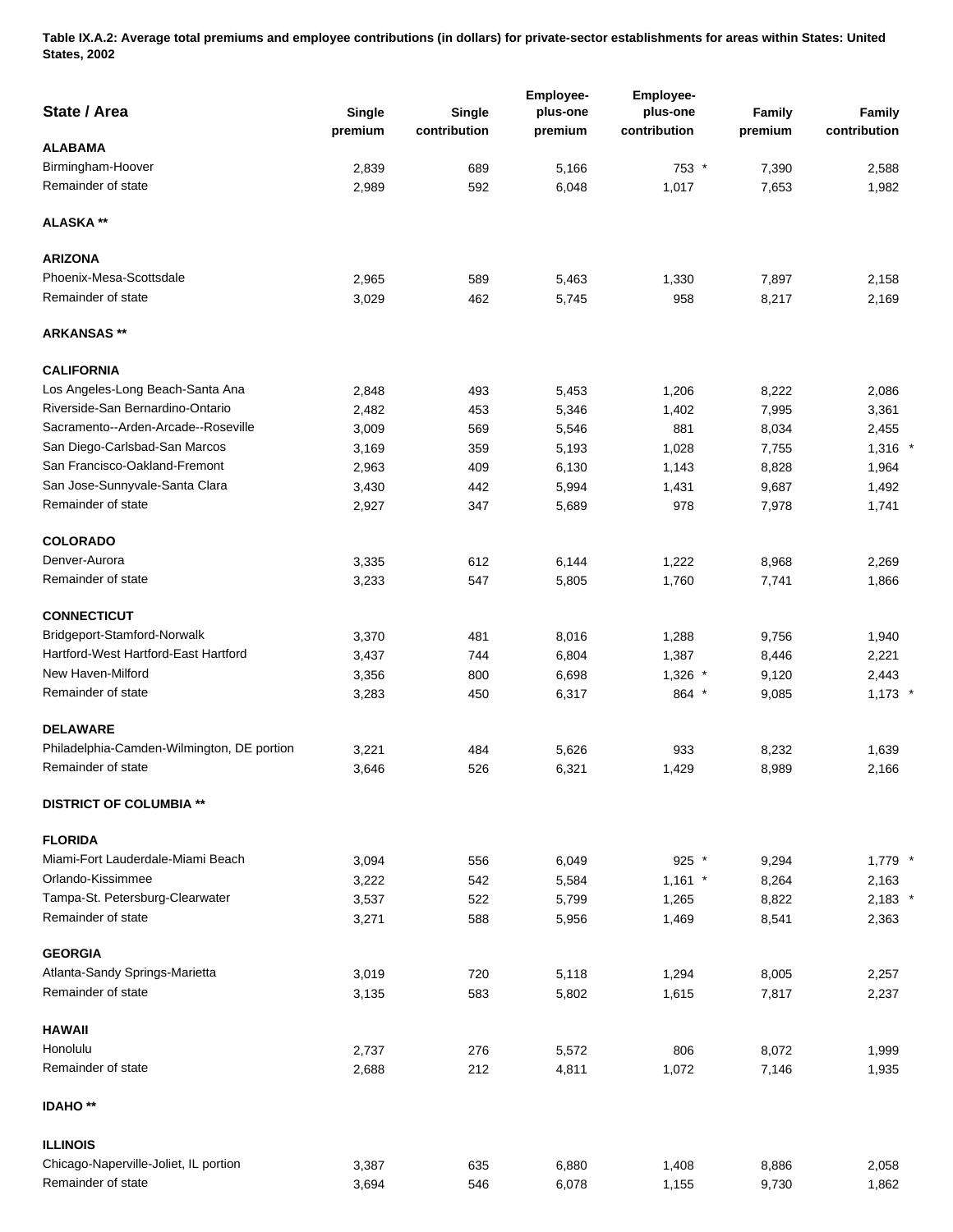| <b>INDIANA</b>                               |       |     |       |       |       |           |
|----------------------------------------------|-------|-----|-------|-------|-------|-----------|
| Indianapolis                                 | 3,337 | 746 | 6,304 | 1,705 | 8,466 | 1,712     |
| Remainder of state                           | 3,198 | 511 | 5,878 | 982   | 8,120 | 1,455     |
| <b>IOWA</b>                                  |       |     |       |       |       |           |
| Des Moines                                   | 3,134 | 535 | 6,132 | 1,298 | 7,404 | 2,020     |
| Remainder of state                           | 3,122 | 497 | 5,929 | 1,132 | 7,969 | 1,732     |
| <b>KANSAS</b>                                |       |     |       |       |       |           |
| Kansas City, KS portion                      | 2,780 | 531 | 5,838 | 1,376 | 8,729 | 2,068     |
| Wichita                                      | 3,095 | 491 | 6,213 | 1,472 | 7,909 | $1,640$ * |
| Remainder of state                           | 2,975 | 544 | 5,690 | 1,205 | 8,047 | 1,827     |
| <b>KENTUCKY</b>                              |       |     |       |       |       |           |
| Louisville, KY portion                       | 2,901 | 590 | 5,897 | 1,062 | 8,311 | 1,829     |
| Remainder of state                           | 3,159 | 717 | 6,044 | 967   | 8,438 | 1,930     |
| <b>LOUISIANA</b>                             |       |     |       |       |       |           |
| New Orleans-Metairie-Kenner                  | 3,202 | 639 | 5,936 | 1,433 | 8,316 | 2,330     |
| Remainder of state                           | 3,258 | 610 | 5,689 | 1,733 | 8,401 | 2,229     |
| <b>MAINE</b>                                 |       |     |       |       |       |           |
| Portland-South Portland-Biddeford            | 3,675 | 836 | 7,095 | 1,723 | 9,284 | 2,909     |
| Remainder of state                           | 3,550 | 571 | 6,912 | 2,015 | 9,105 | 2,590     |
| <b>MARYLAND</b>                              |       |     |       |       |       |           |
| Baltimore-Towson                             | 3,203 | 671 | 6,570 | 1,082 | 9,033 | 2,758     |
| Washington-Arlington-Alexandria, MD portion  | 3,063 | 619 | 5,717 | 1,298 | 8,606 | 2,346     |
| Remainder of state                           | 3,291 | 825 | 5,953 | 1,771 | 8,277 | 2,438     |
| <b>MASSACHUSETTS</b>                         |       |     |       |       |       |           |
| Boston-Cambridge-Quincy, MA portion          | 3,306 | 711 | 6,228 | 1,333 | 8,723 | 2,026     |
| Remainder of state                           | 3,525 | 698 | 6,742 | 1,412 | 9,000 | 2,096     |
| <b>MICHIGAN</b>                              |       |     |       |       |       |           |
| Detroit-Warren-Livonia                       | 3,199 | 426 | 6,574 | 929   | 8,185 | 1,269     |
| Remainder of state                           | 3,291 | 562 | 6,504 | 967   | 8,667 | 1,435     |
| <b>MINNESOTA</b>                             |       |     |       |       |       |           |
| Minneapolis-St. Paul-Bloomington, MN portion | 3,320 | 678 | 6,615 | 1,503 | 9,209 | 2,213     |
| Remainder of state                           | 3,224 | 648 | 5,840 | 1,032 | 8,301 | 1,686     |
| <b>MISSISSIPPI</b>                           |       |     |       |       |       |           |
| Jackson                                      | 3,156 | 631 | 5,431 | 1,478 | 7,395 | 2,238     |
| Remainder of state                           | 2,881 | 512 | 5,623 | 1,048 | 7,559 | 1,656     |
| <b>MISSOURI</b>                              |       |     |       |       |       |           |
| Kansas City, MO portion                      | 2,928 | 479 | 5,443 | 1,180 | 7,660 | 1,310     |
| St. Louis, MO portion                        | 2,889 | 435 | 6,081 | 1,244 | 7,889 | 1,893     |
| Remainder of state                           | 3,179 | 589 | 5,978 | 1,300 | 7,815 | 2,427     |
| <b>MONTANA</b>                               |       |     |       |       |       |           |
| <b>Billings</b>                              | 3,239 | 641 | 5,213 | 1,165 | 7,637 | 2,356     |
| Remainder of state                           | 2,879 | 387 | 5,777 | 1,114 | 7,726 | 1,865     |
| <b>NEBRASKA</b>                              |       |     |       |       |       |           |
| Omaha-Council Bluffs, NE portion             | 4,235 | 654 | 5,972 | 1,227 | 8,719 | 2,013     |
| Remainder of state                           | 3,229 | 621 | 6,219 | 1,353 | 8,593 | 2,241     |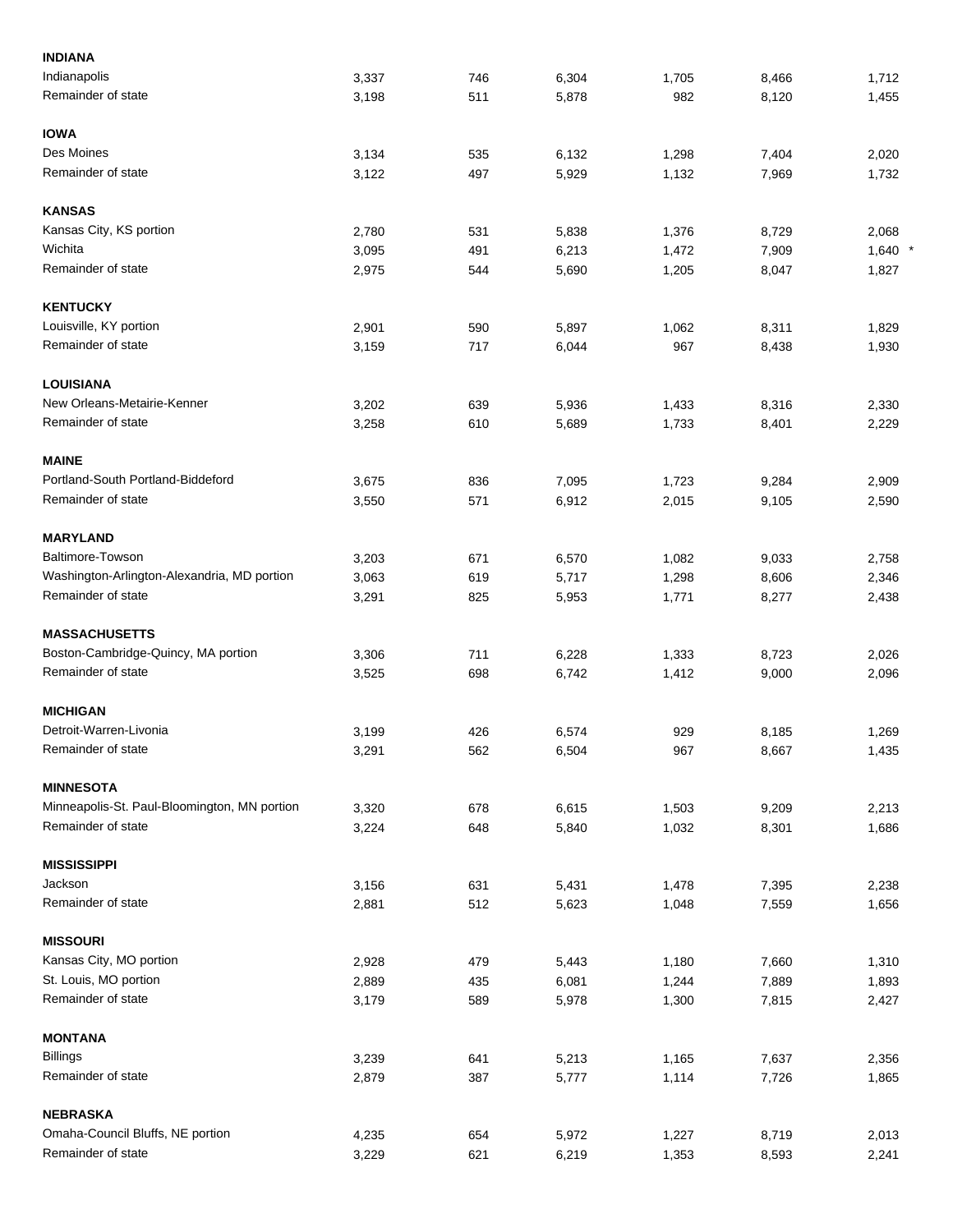| <b>NEVADA</b>                                           |       |     |       |         |       |       |
|---------------------------------------------------------|-------|-----|-------|---------|-------|-------|
| Las Vegas-Paradise                                      | 3,309 | 402 | 5,399 | 858     | 7,097 | 1,495 |
| Remainder of state                                      | 3,334 | 444 | 6,484 | 1,615   | 8,205 | 2,276 |
| <b>NEW HAMPSHIRE</b>                                    |       |     |       |         |       |       |
| Boston-Cambridge-Quincy, NH portion                     | 3,046 | 783 | 6,621 | 1,757   | 9,758 | 2,704 |
| Manchester-Nashua                                       | 3,406 | 653 | 7,253 | 1,076   | 9,880 | 2,312 |
| Remainder of state                                      | 3,291 | 596 | 6,720 | 1,470   | 9,387 | 2,314 |
| <b>NEW JERSEY</b>                                       |       |     |       |         |       |       |
| New York-Northern New Jersey-Long Island, NJ<br>portion | 3,439 | 608 | 6,781 | 1,140   | 9,573 | 2,114 |
| Remainder of state                                      | 3,508 | 674 | 6,765 | 1,063   | 8,836 | 2,184 |
| <b>NEW MEXICO</b>                                       |       |     |       |         |       |       |
| Albuquerque                                             | 2,832 | 538 | 5,109 | 1,261   | 7,382 | 1,919 |
| Remainder of state                                      | 3,293 | 535 | 6,214 | 1,349   | 8,291 | 1,725 |
| <b>NEW YORK</b>                                         |       |     |       |         |       |       |
| New York-Northern New Jersey-Long Island, NY            |       |     |       |         |       |       |
| portion                                                 | 3,562 | 630 | 6,635 | 1,059   | 9,401 | 1,892 |
| Remainder of state                                      | 2,869 | 684 | 5,263 | 1,548   | 7,466 | 1,875 |
| <b>NORTH CAROLINA</b>                                   |       |     |       |         |       |       |
| Charlotte-Gastonia-Concord                              | 3,084 | 499 | 5,736 | 1,382   | 7,715 | 2,980 |
| Remainder of state                                      | 3,183 | 590 | 5,736 | 1,092   | 8,096 | 1,913 |
| <b>NORTH DAKOTA **</b>                                  |       |     |       |         |       |       |
| <b>OHIO</b>                                             |       |     |       |         |       |       |
| Cincinnati-Middletown, OH portion                       | 2,848 | 582 | 5,856 | 1,364   | 7,204 | 1,861 |
| Cleveland-Elyria-Mentor                                 | 3,116 | 547 | 5,862 | 832     | 8,336 | 1,824 |
| Columbus                                                | 3,314 | 634 | 5,553 | $942 *$ | 7,919 | 1,878 |
| Remainder of state                                      | 3,076 | 626 | 5,977 | 1,245   | 8,362 | 1,833 |
| <b>OKLAHOMA</b>                                         |       |     |       |         |       |       |
| Oklahoma City                                           | 3,062 | 657 | 5,248 | 1,119   | 8,922 | 3,074 |
| Tulsa                                                   | 3,425 | 589 | 5,784 | 1,715   | 8,212 | 2,093 |
| Remainder of state                                      | 3,318 | 818 | 6,394 | 2,429   | 8,179 | 2,261 |
| <b>OREGON</b>                                           |       |     |       |         |       |       |
| Portland-Vancouver-Beaverton, OR portion                | 2,764 | 297 | 5,620 | 1,145   | 7,935 | 1,764 |
| Remainder of state                                      | 3,202 | 458 | 5,303 | 1,084   | 8,504 | 1,976 |
| <b>PENNSYLVANIA</b>                                     |       |     |       |         |       |       |
| Philadelphia-Camden-Wilmington, PA portion              | 3,400 | 585 | 6,769 | 986     | 8,851 | 1,709 |
| Pittsburgh                                              | 2,851 | 451 | 6,791 | 861     | 7,982 | 1,717 |
| Remainder of state                                      | 3,395 | 620 | 6,348 | 998     | 7,569 | 1,566 |
| <b>RHODE ISLAND **</b>                                  |       |     |       |         |       |       |
| <b>SOUTH CAROLINA</b>                                   |       |     |       |         |       |       |
| Columbia                                                | 2,884 | 473 | 5,279 | 989     | 7,790 | 2,000 |
| Remainder of state                                      | 2,902 | 529 | 5,815 | 1,189   | 8,095 | 2,202 |
| <b>SOUTH DAKOTA **</b>                                  |       |     |       |         |       |       |
| <b>TENNESSEE</b>                                        |       |     |       |         |       |       |
| Memphis, TN portion                                     | 3,115 | 698 | 6,166 | 1,467   | 8,181 | 1,918 |
| Nashville-Davidson--Murfreesboro                        | 2,954 | 539 | 5,770 | 1,035   | 8,376 | 2,017 |
| Remainder of state                                      | 2,919 | 537 | 5,649 | 1,340   | 7,767 | 2,049 |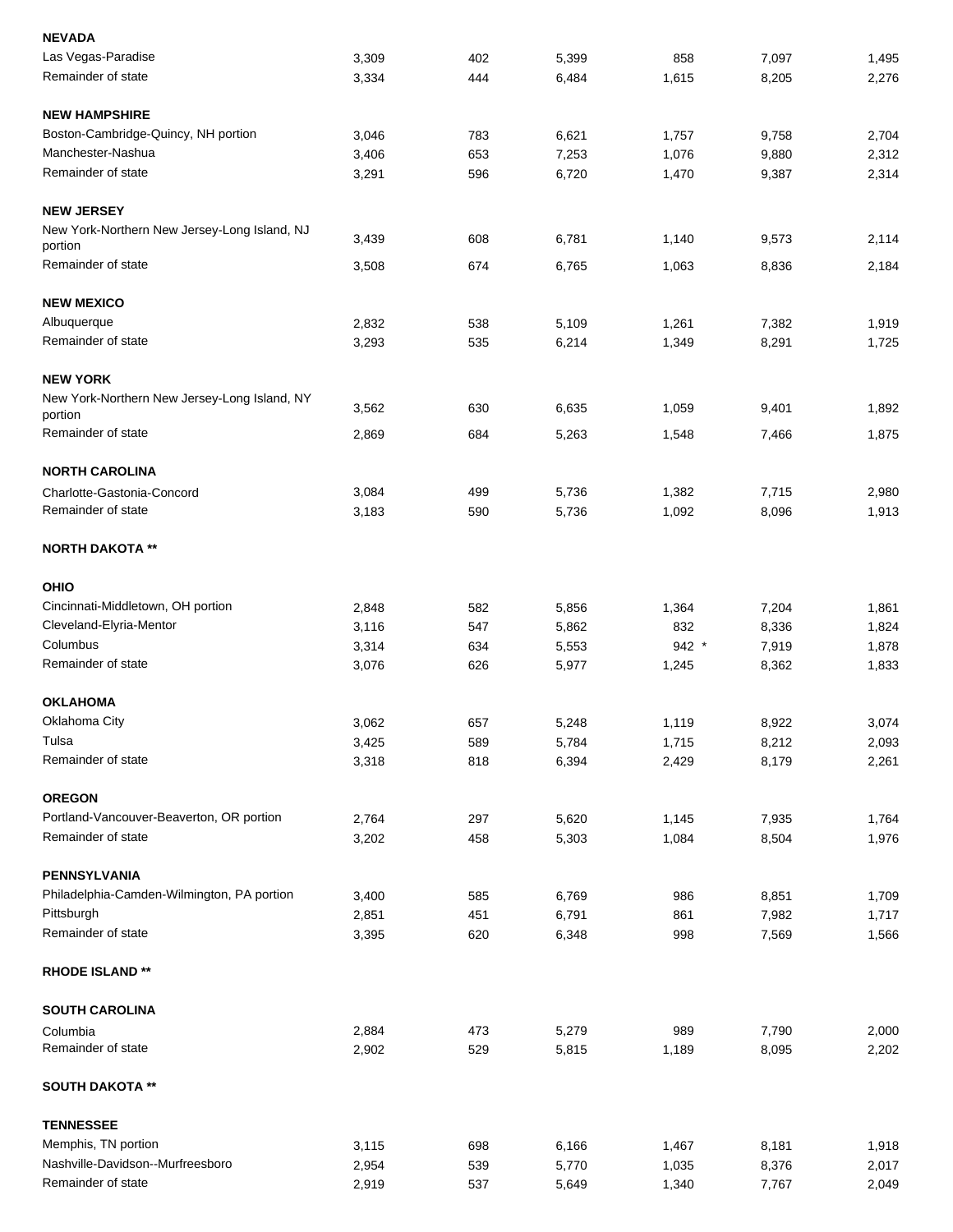| <b>TEXAS</b>                                    |       |     |       |       |       |           |
|-------------------------------------------------|-------|-----|-------|-------|-------|-----------|
| Dallas-Fort Worth-Arlington                     | 3,317 | 525 | 6,089 | 1,358 | 8,953 | 2,143     |
| Houston-Sugar Land-Baytown                      | 3,566 | 586 | 5,777 | 1,373 | 9,289 | 2,409     |
| San Antonio                                     | 2,992 | 452 | 5,509 | 2,258 | 7,296 | $1,184$ * |
| Remainder of state                              | 3,127 | 500 | 5,861 | 1,433 | 8,530 | 2,351     |
| <b>UTAH</b>                                     |       |     |       |       |       |           |
| Ogden-Clearfield                                | 2,628 | 571 | 5,306 | 1,343 | 7,433 | 2,532     |
| Provo-Orem                                      | 3,096 | 667 | 6,509 | 1,105 | 8,676 | 1,750     |
| Salt Lake City                                  | 2,997 | 535 | 5,770 | 1,025 | 8,232 | 1,529     |
| Remainder of state                              | 3,221 | 544 | 6,525 | 924 * | 8,581 | $1,330$ * |
| <b>VERMONT**</b>                                |       |     |       |       |       |           |
| <b>VIRGINIA</b>                                 |       |     |       |       |       |           |
| Virginia Beach-Norfolk-Newport News, VA portion | 2,772 | 636 | 5,392 | 1,464 | 7,830 | 2,743     |
| Washington-Arlington-Alexandria, DC portion     | 3,263 | 600 | 5,633 | 1,642 | 8,007 | 2,813     |
| Remainder of state                              | 2,874 | 508 | 5,427 | 1,142 | 7,457 | 1,918     |
| <b>WASHINGTON</b>                               |       |     |       |       |       |           |
| Seattle-Tacoma-Bellevue                         | 3,347 | 261 | 6,588 | 1,042 | 9,076 | 1,637     |
| Remainder of state                              | 3,157 | 403 | 5,798 | 1,249 | 7,789 | 1,597     |
| <b>WEST VIRGINIA</b>                            |       |     |       |       |       |           |
| Charleston                                      | 3,460 | 766 | 7,788 | 1,835 | 9,884 | 2,620     |
| Remainder of state                              | 3,348 | 610 | 6,746 | 1,311 | 8,805 | 1,579     |
| <b>WISCONSIN</b>                                |       |     |       |       |       |           |
| Milwaukee-Waukesha-West Allis                   | 3,657 | 748 | 6,758 | 1,342 | 8,823 | 1,599     |
| Remainder of state                              | 3,415 | 593 | 6,613 | 949   | 8,651 | 1,574     |
| <b>WYOMING</b>                                  |       |     |       |       |       |           |
| Casper                                          | 3,421 | 531 | 5,660 | 1,560 | 7,975 | 2,600     |
| Remainder of state                              | 3,492 | 474 | 6,595 | 1,293 | 8,628 | 1,881     |

Note: Definition of each area can be found in the Technical Notes and Survey Documentation.

\* Figure does not meet standard of reliability or precision.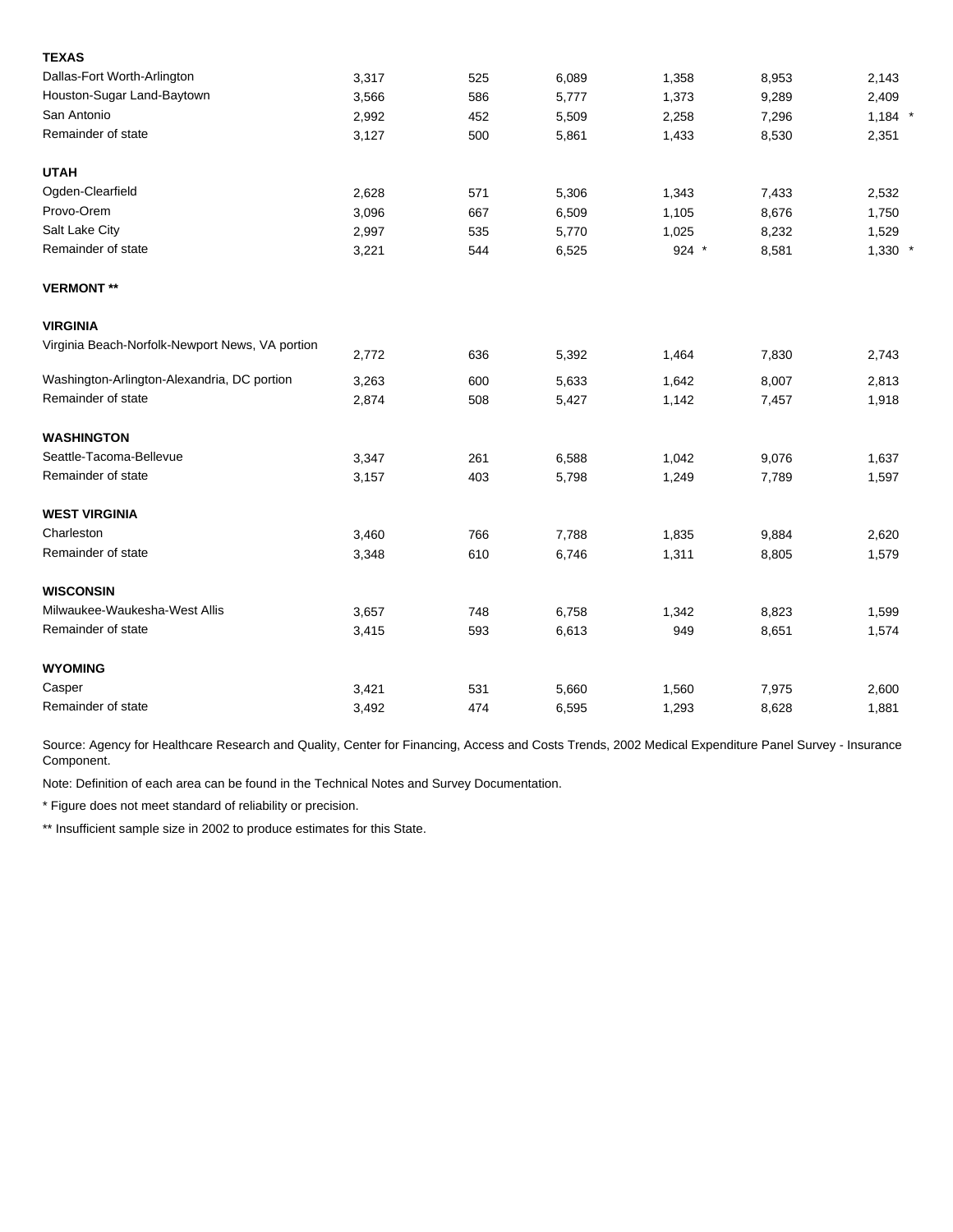**Table IX.A.2: Standard errors for average total premiums and employee contributions (in dollars) for private-sector establishments for areas within States: United States, 2002** 

| State / Area                               | Single<br>premium | <b>Single</b><br>contribution | Employee-<br>plus-one<br>premium | Employee-<br>plus-one<br>contribution | Family<br>premium | Family<br>contribution |
|--------------------------------------------|-------------------|-------------------------------|----------------------------------|---------------------------------------|-------------------|------------------------|
| <b>ALABAMA</b>                             |                   |                               |                                  |                                       |                   |                        |
| Birmingham-Hoover                          | 91                | 140                           | 712                              | 291 *                                 | 294               | 279                    |
| Remainder of state                         | 143               | 46                            | 391                              | 110                                   | 304               | 159                    |
| <b>ALASKA**</b>                            |                   |                               |                                  |                                       |                   |                        |
| <b>ARIZONA</b>                             |                   |                               |                                  |                                       |                   |                        |
| Phoenix-Mesa-Scottsdale                    | 78                | 49                            | 124                              | 118                                   | 153               | 145                    |
| Remainder of state                         | 113               | 70                            | 371                              | 228                                   | 617               | 309                    |
| <b>ARKANSAS **</b>                         |                   |                               |                                  |                                       |                   |                        |
| <b>CALIFORNIA</b>                          |                   |                               |                                  |                                       |                   |                        |
| Los Angeles-Long Beach-Santa Ana           | 89                | 47                            | 145                              | 107                                   | 358               | 233                    |
| Riverside-San Bernardino-Ontario           | 107               | 84                            | 686                              | 323                                   | 719               | 758                    |
| Sacramento--Arden-Arcade--Roseville        | 241               | 97                            | 373                              | 186                                   | 546               | 573                    |
| San Diego-Carlsbad-San Marcos              | 248               | 64                            | 210                              | 225                                   | 378               | 423 *                  |
| San Francisco-Oakland-Fremont              | 146               | 63                            | 365                              | 230                                   | 582               | 212                    |
| San Jose-Sunnyvale-Santa Clara             | 200               | 72                            | 194                              | 315                                   | 426               | 160                    |
| Remainder of state                         | 91                | 34                            | 151                              | 111                                   | 402               | 212                    |
| <b>COLORADO</b>                            |                   |                               |                                  |                                       |                   |                        |
| Denver-Aurora                              | 95                | 39                            | 253                              | 171                                   | 473               | 217                    |
| Remainder of state                         | 154               | 50                            | 228                              | 453                                   | 309               | 217                    |
| <b>CONNECTICUT</b>                         |                   |                               |                                  |                                       |                   |                        |
| Bridgeport-Stamford-Norwalk                | 249               | 64                            | 364                              | 169                                   | 503               | 380                    |
| Hartford-West Hartford-East Hartford       | 128               | 59                            | 302                              | 97                                    | 328               | 178                    |
| New Haven-Milford                          | 69                | 137                           | 248                              | 398 *                                 | 379               | 264                    |
| Remainder of state                         | 177               | 118                           | 403                              | 762 *                                 | 520               | 738 *                  |
| <b>DELAWARE</b>                            |                   |                               |                                  |                                       |                   |                        |
| Philadelphia-Camden-Wilmington, DE portion | 154               | 56                            | 348                              | 123                                   | 549               | 169                    |
| Remainder of state                         | 116               | 91                            | 303                              | 375                                   | 368               | 338                    |
| <b>DISTRICT OF COLUMBIA **</b>             |                   |                               |                                  |                                       |                   |                        |
| <b>FLORIDA</b>                             |                   |                               |                                  |                                       |                   |                        |
| Miami-Fort Lauderdale-Miami Beach          | 110               | 84                            | 509                              | 325 $*$                               | 510               | 541 *                  |
| Orlando-Kissimmee                          | 233               | 136                           | 893                              | 452 *                                 | 841               | 579                    |
| Tampa-St. Petersburg-Clearwater            | 204               | 76                            | 179                              | 284                                   | 331               | 862 *                  |
| Remainder of state                         | 88                | 69                            | 155                              | 150                                   | 297               | 202                    |
| <b>GEORGIA</b>                             |                   |                               |                                  |                                       |                   |                        |
| Atlanta-Sandy Springs-Marietta             | 118               | 80                            | 400                              | 110                                   | 307               | 137                    |
| Remainder of state                         | 172               | 81                            | 199                              | 228                                   | 254               | 303                    |
| <b>HAWAII</b>                              |                   |                               |                                  |                                       |                   |                        |
| Honolulu                                   | 123               | 47                            | 125                              | 155                                   | 438               | 325                    |
| Remainder of state                         | 139               | 41                            | 319                              | 146                                   | 467               | 350                    |
| <b>IDAHO**</b>                             |                   |                               |                                  |                                       |                   |                        |
| <b>ILLINOIS</b>                            |                   |                               |                                  |                                       |                   |                        |
| Chicago-Naperville-Joliet, IL portion      | 91                | 45                            | 332                              | 102                                   | 283               | 115                    |
| Remainder of state                         | 179               | $70\,$                        | 299                              | 161                                   | 566               | 289                    |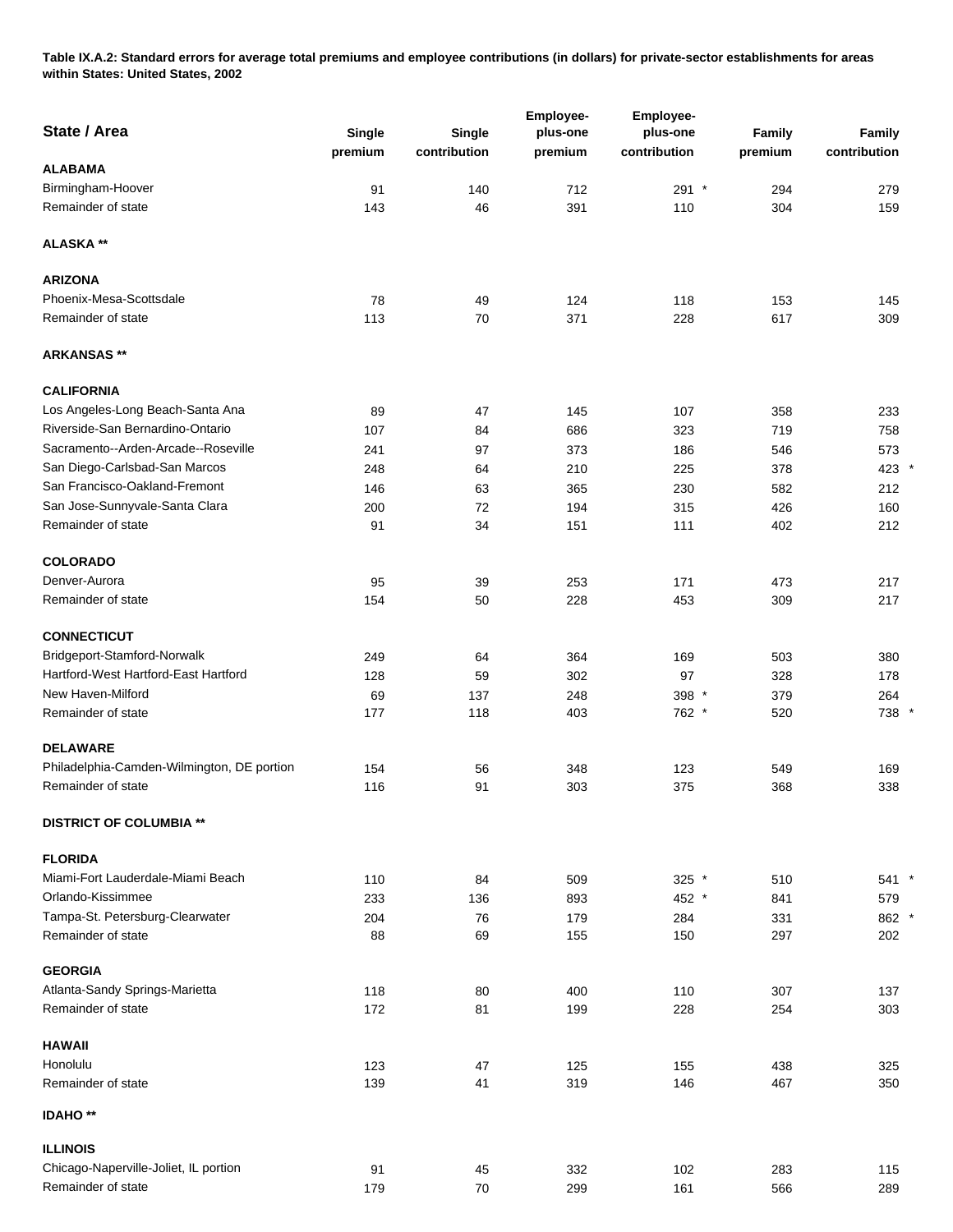| <b>INDIANA</b>                               |     |     |     |     |       |       |
|----------------------------------------------|-----|-----|-----|-----|-------|-------|
| Indianapolis                                 | 198 | 145 | 145 | 394 | 452   | 110   |
| Remainder of state                           | 154 | 47  | 211 | 109 | 190   | 123   |
| <b>IOWA</b>                                  |     |     |     |     |       |       |
| Des Moines                                   | 188 | 47  | 248 | 238 | 501   | 254   |
| Remainder of state                           | 86  | 45  | 163 | 152 | 173   | 180   |
| <b>KANSAS</b>                                |     |     |     |     |       |       |
| Kansas City, KS portion                      | 129 | 66  | 247 | 297 | 210   | 226   |
| Wichita                                      | 239 | 123 | 502 | 372 | 607   | 563 * |
| Remainder of state                           | 47  | 41  | 190 | 138 | 208   | 194   |
| <b>KENTUCKY</b>                              |     |     |     |     |       |       |
| Louisville, KY portion                       | 97  | 78  | 369 | 217 | 302   | 235   |
| Remainder of state                           | 51  | 65  | 240 | 173 | 195   | 184   |
| <b>LOUISIANA</b>                             |     |     |     |     |       |       |
| New Orleans-Metairie-Kenner                  | 153 | 112 | 179 | 316 | 212   | 262   |
| Remainder of state                           | 209 | 54  | 254 | 116 | 303   | 160   |
| <b>MAINE</b>                                 |     |     |     |     |       |       |
| Portland-South Portland-Biddeford            | 122 | 77  | 295 | 83  | 458   | 315   |
| Remainder of state                           | 120 | 68  | 184 | 303 | 344   | 213   |
| <b>MARYLAND</b>                              |     |     |     |     |       |       |
| Baltimore-Towson                             | 70  | 42  | 98  | 158 | 156   | 189   |
| Washington-Arlington-Alexandria, MD portion  | 69  | 44  | 186 | 130 | 292   | 139   |
| Remainder of state                           | 91  | 100 | 183 | 235 | 327   | 278   |
| <b>MASSACHUSETTS</b>                         |     |     |     |     |       |       |
| Boston-Cambridge-Quincy, MA portion          | 94  | 47  | 313 | 171 | 224   | 196   |
| Remainder of state                           | 131 | 90  | 295 | 202 | 335   | 265   |
| <b>MICHIGAN</b>                              |     |     |     |     |       |       |
| Detroit-Warren-Livonia                       | 168 | 58  | 305 | 129 | 360   | 216   |
| Remainder of state                           | 88  | 46  | 204 | 152 | 222   | 165   |
| <b>MINNESOTA</b>                             |     |     |     |     |       |       |
| Minneapolis-St. Paul-Bloomington, MN portion | 96  | 39  | 237 | 91  | 228   | 89    |
| Remainder of state                           | 172 | 99  | 234 | 147 | 181   | 244   |
| <b>MISSISSIPPI</b>                           |     |     |     |     |       |       |
| Jackson                                      | 219 | 97  | 252 | 244 | 375   | 196   |
| Remainder of state                           | 122 | 47  | 241 | 139 | 220   | 141   |
| <b>MISSOURI</b>                              |     |     |     |     |       |       |
| Kansas City, MO portion                      | 129 | 106 | 531 | 304 | 426   | 372   |
| St. Louis, MO portion                        | 102 | 49  | 311 | 173 | 368   | 429   |
| Remainder of state                           | 121 | 115 | 546 | 123 | 364   | 285   |
| <b>MONTANA</b>                               |     |     |     |     |       |       |
| <b>Billings</b>                              | 286 | 159 | 584 | 298 | 1,180 | 511   |
| Remainder of state                           | 171 | 85  | 187 | 95  | 246   | 352   |
| <b>NEBRASKA</b>                              |     |     |     |     |       |       |
| Omaha-Council Bluffs, NE portion             | 392 | 87  | 220 | 140 | 351   | 148   |
| Remainder of state                           | 81  | 29  | 256 | 93  | 247   | 163   |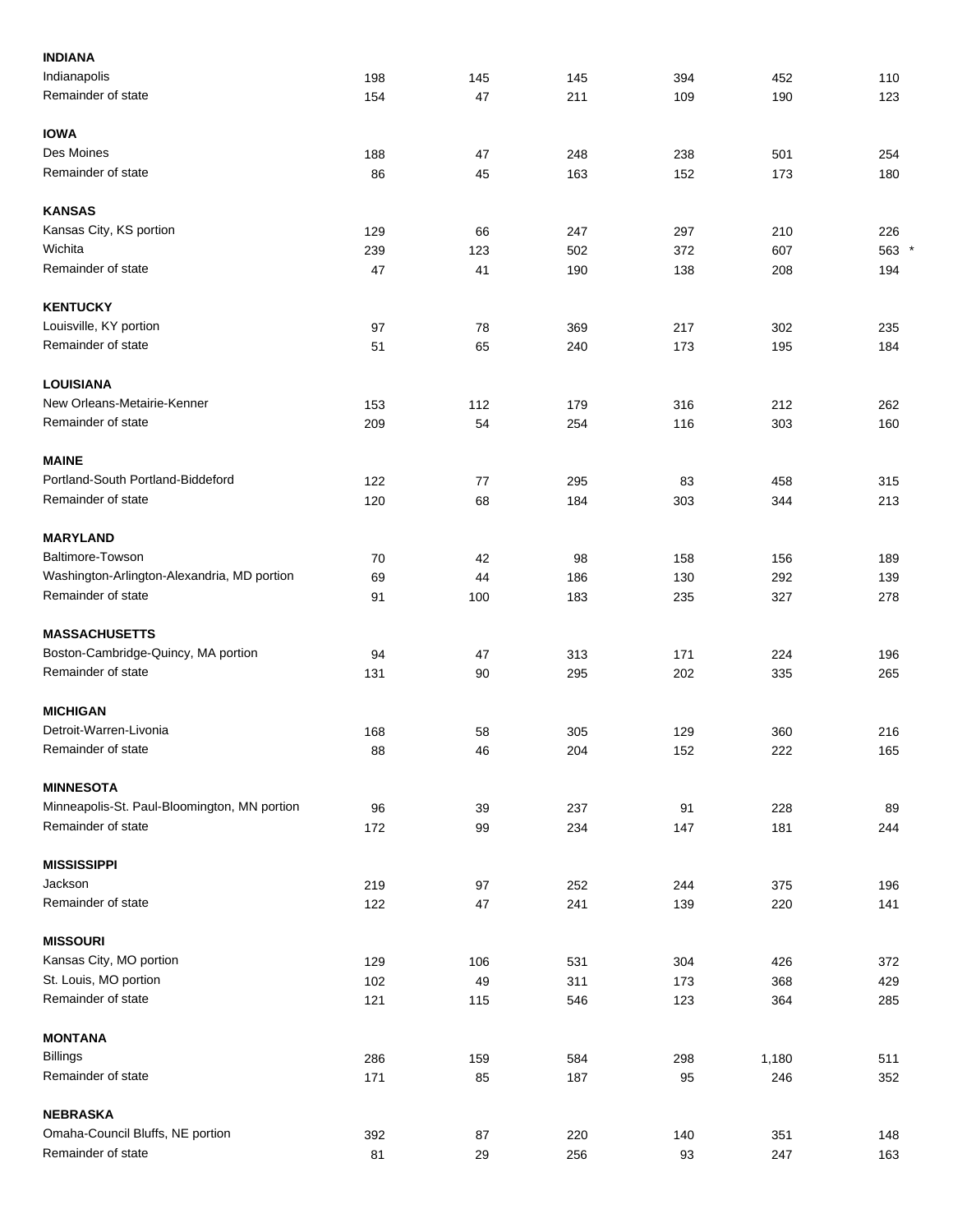| <b>NEVADA</b>                                |     |     |     |       |     |     |
|----------------------------------------------|-----|-----|-----|-------|-----|-----|
| Las Vegas-Paradise                           | 126 | 53  | 228 | 152   | 387 | 243 |
| Remainder of state                           | 127 | 70  | 453 | 170   | 332 | 254 |
| <b>NEW HAMPSHIRE</b>                         |     |     |     |       |     |     |
| Boston-Cambridge-Quincy, NH portion          | 167 | 112 | 240 | 292   | 398 | 354 |
| Manchester-Nashua                            | 116 | 60  | 266 | 151   | 341 | 296 |
| Remainder of state                           | 148 | 68  | 204 | 165   | 291 | 225 |
| <b>NEW JERSEY</b>                            |     |     |     |       |     |     |
| New York-Northern New Jersey-Long Island, NJ | 152 | 54  | 216 | 113   | 318 | 265 |
| Remainder of state                           | 176 | 94  | 303 | 223   | 453 | 402 |
| <b>NEW MEXICO</b>                            |     |     |     |       |     |     |
| Albuquerque                                  | 130 | 52  | 368 | 119   | 535 | 165 |
| Remainder of state                           | 73  | 67  | 292 | 324   | 308 | 321 |
| <b>NEW YORK</b>                              |     |     |     |       |     |     |
| New York-Northern New Jersey-Long Island, NY | 66  | 24  | 238 | 105   | 237 | 175 |
| Remainder of state                           | 73  | 41  | 297 | 250   | 278 | 185 |
| <b>NORTH CAROLINA</b>                        |     |     |     |       |     |     |
| Charlotte-Gastonia-Concord                   | 136 | 60  | 642 | 281   | 361 | 671 |
| Remainder of state                           | 100 | 85  | 187 | 203   | 240 | 242 |
| <b>NORTH DAKOTA **</b>                       |     |     |     |       |     |     |
| <b>OHIO</b>                                  |     |     |     |       |     |     |
| Cincinnati-Middletown, OH portion            | 165 | 39  | 339 | 158   | 683 | 300 |
| Cleveland-Elyria-Mentor                      | 42  | 49  | 206 | 239   | 279 | 256 |
| Columbus                                     | 242 | 80  | 392 | 353 * | 364 | 278 |
| Remainder of state                           | 106 | 85  | 262 | 148   | 328 | 130 |
| <b>OKLAHOMA</b>                              |     |     |     |       |     |     |
| Oklahoma City                                | 154 | 99  | 276 | 235   | 552 | 324 |
| Tulsa                                        | 119 | 51  | 251 | 182   | 294 | 192 |
| Remainder of state                           | 231 | 146 | 351 | 419   | 408 | 327 |
| <b>OREGON</b>                                |     |     |     |       |     |     |
| Portland-Vancouver-Beaverton, OR portion     | 178 | 76  | 284 | 167   | 324 | 302 |
| Remainder of state                           | 101 | 99  | 269 | 151   | 409 | 375 |
| <b>PENNSYLVANIA</b>                          |     |     |     |       |     |     |
| Philadelphia-Camden-Wilmington, PA portion   | 47  | 53  | 257 | 172   | 262 | 153 |
| Pittsburgh                                   | 81  | 123 | 350 | 185   | 315 | 262 |
| Remainder of state                           | 162 | 120 | 252 | 130   | 254 | 157 |
| <b>RHODE ISLAND**</b>                        |     |     |     |       |     |     |
| <b>SOUTH CAROLINA</b>                        |     |     |     |       |     |     |
| Columbia                                     | 90  | 67  | 324 | 201   | 234 | 154 |
| Remainder of state                           | 68  | 62  | 100 | 87    | 167 | 211 |
| <b>SOUTH DAKOTA **</b>                       |     |     |     |       |     |     |
| <b>TENNESSEE</b>                             |     |     |     |       |     |     |
| Memphis, TN portion                          | 145 | 50  | 296 | 341   | 353 | 240 |
| Nashville-Davidson--Murfreesboro             | 153 | 100 | 288 | 126   | 316 | 348 |
| Remainder of state                           | 89  | 66  | 373 | 241   | 266 | 205 |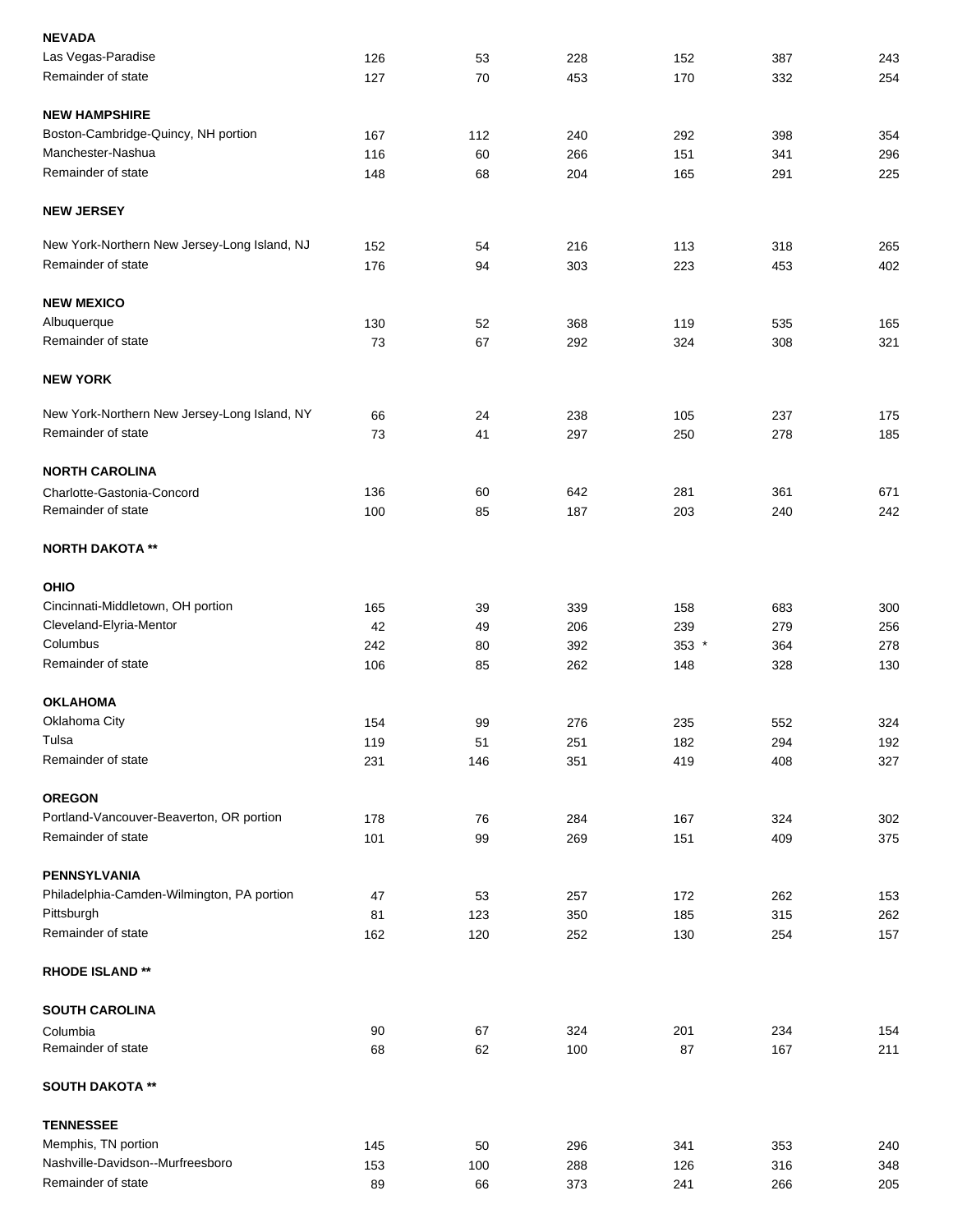| <b>TEXAS</b>                                    |     |     |     |       |     |       |
|-------------------------------------------------|-----|-----|-----|-------|-----|-------|
| Dallas-Fort Worth-Arlington                     | 117 | 58  | 227 | 117   | 179 | 301   |
| Houston-Sugar Land-Baytown                      | 291 | 62  | 428 | 129   | 785 | 284   |
| San Antonio                                     | 166 | 122 | 254 | 431   | 876 | 556 * |
| Remainder of state                              | 112 | 49  | 297 | 181   | 519 | 244   |
| <b>UTAH</b>                                     |     |     |     |       |     |       |
| Ogden-Clearfield                                | 220 | 111 | 442 | 302   | 333 | 292   |
| Provo-Orem                                      | 229 | 136 | 536 | 242   | 665 | 161   |
| Salt Lake City                                  | 145 | 95  | 182 | 85    | 335 | 165   |
| Remainder of state                              | 251 | 115 | 534 | 356 * | 566 | 437 * |
| <b>VERMONT**</b>                                |     |     |     |       |     |       |
| <b>VIRGINIA</b>                                 |     |     |     |       |     |       |
| Virginia Beach-Norfolk-Newport News, VA portion | 251 | 141 | 344 | 278   | 465 | 286   |
| Washington-Arlington-Alexandria, VA portion     | 172 | 66  | 384 | 231   | 294 | 242   |
| Remainder of state                              | 166 | 56  | 196 | 100   | 224 | 211   |
| <b>WASHINGTON</b>                               |     |     |     |       |     |       |
| Seattle-Tacoma-Bellevue                         | 137 | 48  | 229 | 244   | 300 | 235   |
| Remainder of state                              | 188 | 62  | 306 | 175   | 517 | 223   |
| <b>WEST VIRGINIA</b>                            |     |     |     |       |     |       |
| Charleston                                      | 221 | 144 | 586 | 518   | 721 | 350   |
| Remainder of state                              | 108 | 41  | 326 | 176   | 273 | 222   |
| <b>WISCONSIN</b>                                |     |     |     |       |     |       |
| Milwaukee-Waukesha-West Allis                   | 178 | 90  | 386 | 185   | 417 | 207   |
| Remainder of state                              | 126 | 38  | 306 | 196   | 354 | 178   |
| <b>WYOMING</b>                                  |     |     |     |       |     |       |
| Casper                                          | 241 | 88  | 701 | 339   | 469 | 318   |
| Remainder of state                              | 162 | 48  | 272 | 157   | 321 | 175   |

Note: Definition of each area can be found in the Technical Notes and Survey Documentation.

\* Figure does not meet standard of reliability or precision.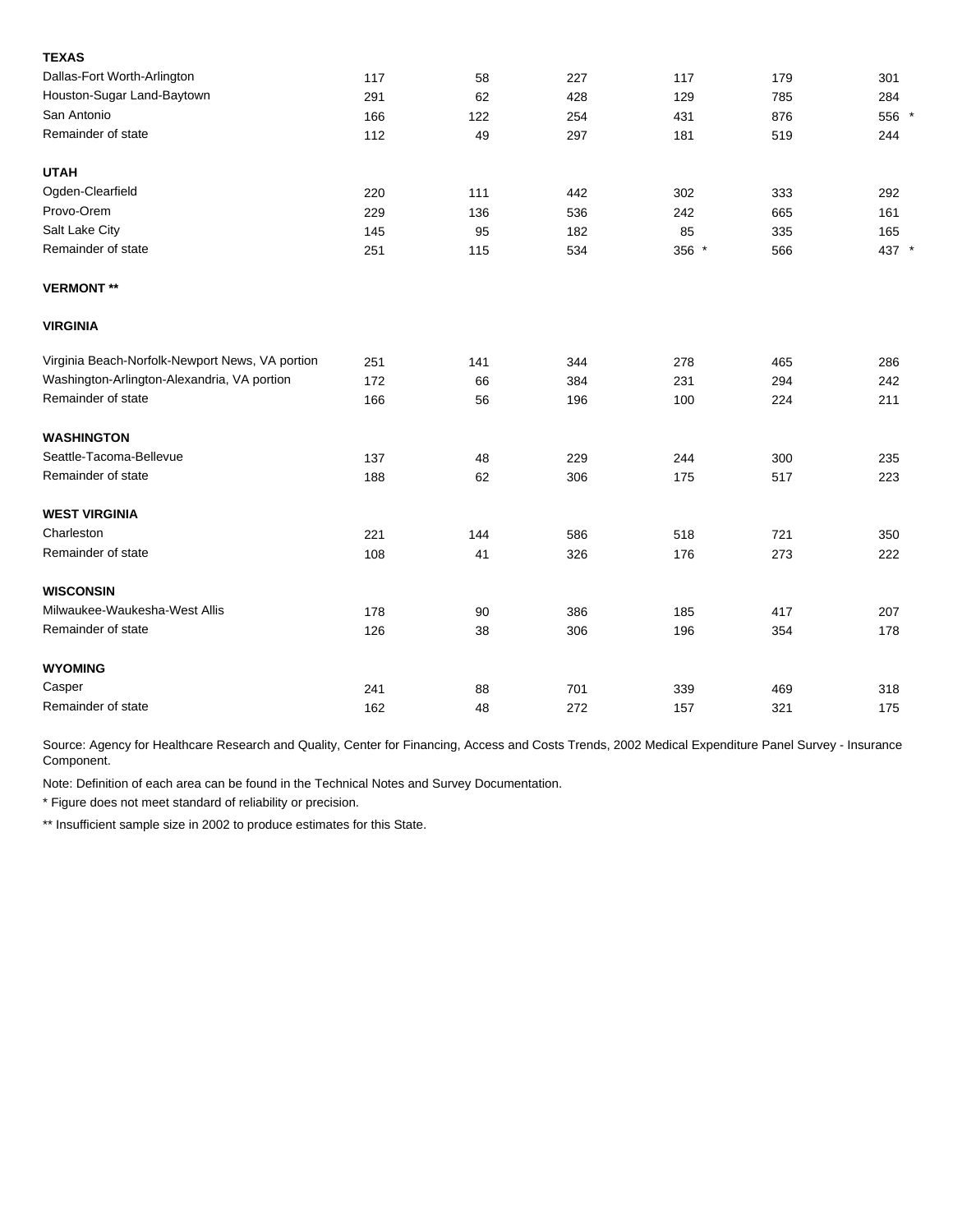**Table IX.B.1: Health insurance offer, eligibility, take up rates for private-sector establishments and employees by firm size for 20 largest metro areas: United States, 2002** 

| <b>Metro Area</b>                                                 | <b>Percent of</b><br>establishments<br>that offer health<br><b>insurance</b> | <b>Percent of</b><br>employees in<br>establishments<br>that offer | <b>Percent of</b><br>employees<br>eligible for health<br>insurance in<br>establishments<br>that offer | <b>Percent of</b><br>employees<br>eligible for<br>health<br>insurance that<br>are enrolled in<br>establishments<br>that offer | <b>Percent of</b><br>employees that<br>are enrolled in<br>establishments<br>that offer |
|-------------------------------------------------------------------|------------------------------------------------------------------------------|-------------------------------------------------------------------|-------------------------------------------------------------------------------------------------------|-------------------------------------------------------------------------------------------------------------------------------|----------------------------------------------------------------------------------------|
| <b>NEW YORK-NORTHERN NEW JERSEY-</b><br>LONG ISLAND, NY-NJ-PA MSA |                                                                              |                                                                   |                                                                                                       |                                                                                                                               |                                                                                        |
| Less than 50 employees                                            | 49.5%                                                                        | 69.9%                                                             | 82.9%                                                                                                 | 76.0%                                                                                                                         | 63.1%                                                                                  |
| 50 or more employees                                              | 97.0%                                                                        | 98.3%                                                             | 78.4%                                                                                                 | 83.4%                                                                                                                         | 65.4%                                                                                  |
| Total                                                             | 58.0%                                                                        | 90.6%                                                             | 79.3%                                                                                                 | 81.8%                                                                                                                         | 64.9%                                                                                  |
| <b>LOS ANGELES-LONG BEACH-SANTA</b><br>ANA, CA MSA                |                                                                              |                                                                   |                                                                                                       |                                                                                                                               |                                                                                        |
| Less than 50 employees                                            | 44.5%                                                                        | 66.4%                                                             | 85.2%                                                                                                 | 77.8%                                                                                                                         | 66.3%                                                                                  |
| 50 or more employees                                              | 94.9%                                                                        | 96.1%                                                             | 78.2%                                                                                                 | 82.1%                                                                                                                         | 64.2%                                                                                  |
| Total                                                             | 56.6%                                                                        | 87.9%                                                             | 79.7%                                                                                                 | 81.1%                                                                                                                         | 64.7%                                                                                  |
| CHICAGO-NAPERVILLE-JOLIET, IL-IN-WI<br><b>MSA</b>                 |                                                                              |                                                                   |                                                                                                       |                                                                                                                               |                                                                                        |
| Less than 50 employees                                            | 51.9%                                                                        | 72.5%                                                             | 77.1%                                                                                                 | 82.4%                                                                                                                         | 63.5%                                                                                  |
| 50 or more employees                                              | 97.1%                                                                        | 96.3%                                                             | 79.0%                                                                                                 | 83.3%                                                                                                                         | 65.9%                                                                                  |
| Total                                                             | 62.6%                                                                        | 90.5%                                                             | 78.7%                                                                                                 | 83.1%                                                                                                                         | 65.4%                                                                                  |
| PHILADELPHIA-CAMDEN-WILMINGTON,<br><b>PA-NJ-DE-MD MSA</b>         |                                                                              |                                                                   |                                                                                                       |                                                                                                                               |                                                                                        |
| Less than 50 employees                                            | 55.4%                                                                        | 72.6%                                                             | 75.1%                                                                                                 | 81.6%                                                                                                                         | 61.3%                                                                                  |
| 50 or more employees                                              | 96.0%                                                                        | 98.6%                                                             | 84.1%                                                                                                 | 80.1%                                                                                                                         | 67.4%                                                                                  |
| Total                                                             | 65.3%                                                                        | 93.1%                                                             | 82.6%                                                                                                 | 80.3%                                                                                                                         | 66.3%                                                                                  |
| DALLAS-FORT WORTH-ARLINGTON, TX<br><b>MSA</b>                     |                                                                              |                                                                   |                                                                                                       |                                                                                                                               |                                                                                        |
| Less than 50 employees                                            | 32.7%                                                                        | 52.5%                                                             | 84.7%                                                                                                 | 82.7%                                                                                                                         | 70.0%                                                                                  |
| 50 or more employees                                              | 96.3%                                                                        | 98.3%                                                             | 78.0%                                                                                                 | 89.3%                                                                                                                         | 69.7%                                                                                  |
| Total                                                             | 51.8%                                                                        | 89.5%                                                             | 78.7%                                                                                                 | 88.5%                                                                                                                         | 69.7%                                                                                  |
| <b>MIAMI-FORT LAUDERDALE-MIAMI</b><br><b>BEACH, FL MSA</b>        |                                                                              |                                                                   |                                                                                                       |                                                                                                                               |                                                                                        |
| Less than 50 employees                                            | 41.9%                                                                        | 48.2%                                                             | 86.4%                                                                                                 | 81.3%                                                                                                                         | 70.2%                                                                                  |
| 50 or more employees                                              | 99.1%                                                                        | 99.8%                                                             | 83.9%                                                                                                 | 88.5%                                                                                                                         | 74.3%                                                                                  |
| Total                                                             | 50.2%                                                                        | 89.1%                                                             | 84.2%                                                                                                 | 87.7%                                                                                                                         | 73.8%                                                                                  |
| <b>HOUSTON-SUGAR LAND-BAYTOWN, TX</b><br><b>MSA</b>               |                                                                              |                                                                   |                                                                                                       |                                                                                                                               |                                                                                        |
| Less than 50 employees                                            | 41.7%                                                                        | 56.6%                                                             | 82.0%                                                                                                 | 77.2%                                                                                                                         | 63.2%                                                                                  |
| 50 or more employees                                              | 98.8%                                                                        | 98.2%                                                             | 75.6%                                                                                                 | 86.2%                                                                                                                         | 65.2%                                                                                  |
| Total                                                             | 59.0%                                                                        | 89.6%                                                             | 76.4%                                                                                                 | 85.0%                                                                                                                         | 64.9%                                                                                  |
| <b>WASHINGTON-ARLINGTON-</b><br>ALEXANDRIA, DC-VA-MD-WV MSA       |                                                                              |                                                                   |                                                                                                       |                                                                                                                               |                                                                                        |
| Less than 50 employees                                            | 51.3%                                                                        | 71.7%                                                             | 83.6%                                                                                                 | 75.1%                                                                                                                         | 62.7%                                                                                  |
| 50 or more employees                                              | 97.1%                                                                        | 97.3%                                                             | 69.6%                                                                                                 | 81.5%                                                                                                                         | 56.7%                                                                                  |
| Total                                                             | 62.9%                                                                        | 91.2%                                                             | 72.2%                                                                                                 | 80.1%                                                                                                                         | 57.9%                                                                                  |
| ATLANTA-SANDY SPRINGS-MARIETTA,<br><b>GA MSA</b>                  |                                                                              |                                                                   |                                                                                                       |                                                                                                                               |                                                                                        |
| Less than 50 employees                                            | 43.1%                                                                        | 72.3%                                                             | 81.1%                                                                                                 | 81.1%                                                                                                                         | 65.8%                                                                                  |
| 50 or more employees                                              | 98.2%                                                                        | 99.0%                                                             | 81.3%                                                                                                 | 83.6%                                                                                                                         | 68.0%                                                                                  |
| Total                                                             | 58.8%                                                                        | 93.4%                                                             | 81.3%                                                                                                 | 83.2%                                                                                                                         | 67.6%                                                                                  |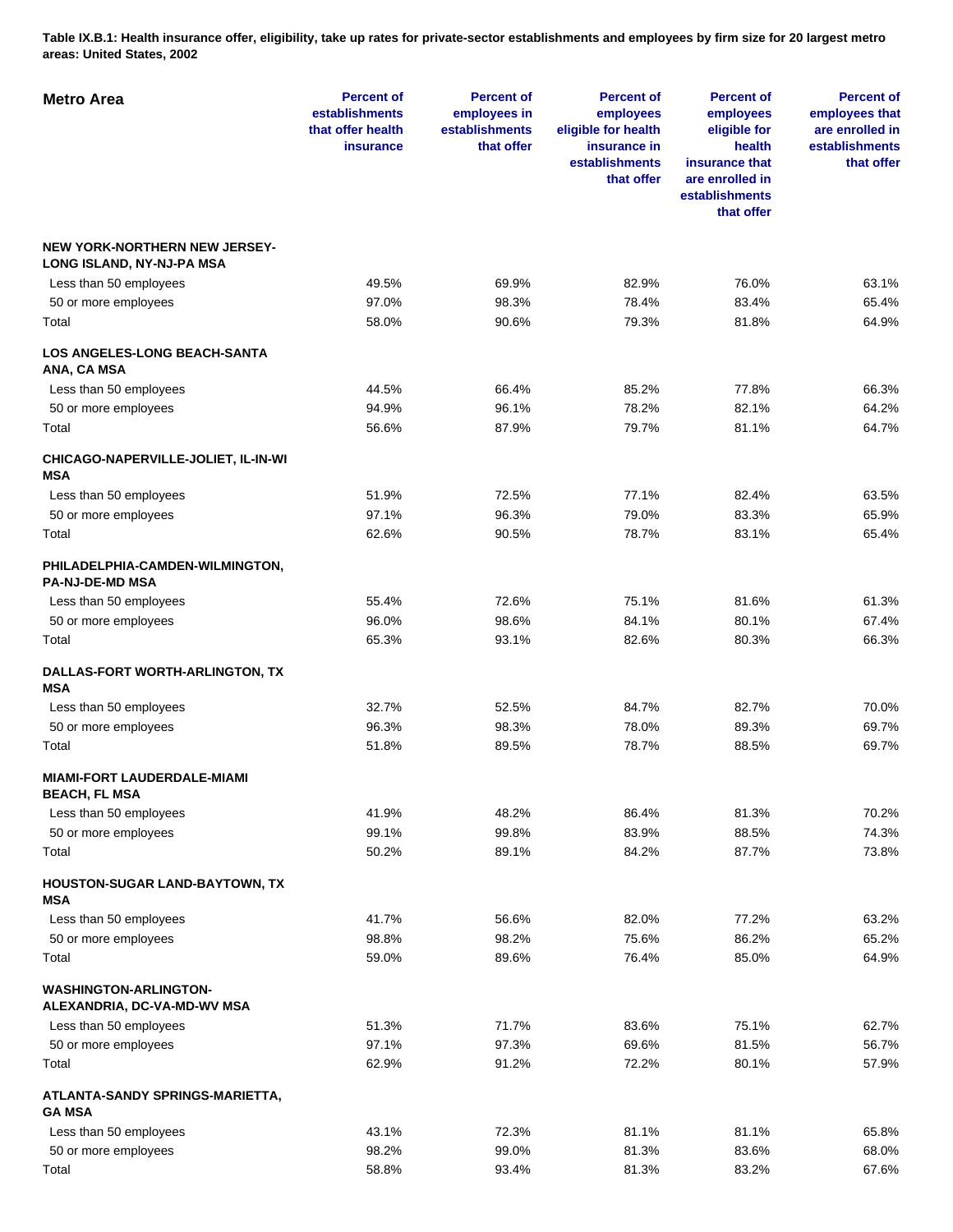| DETROIT-WARREN-LIVONIA, MI MSA                             |                |                |                |                |                |
|------------------------------------------------------------|----------------|----------------|----------------|----------------|----------------|
| Less than 50 employees                                     | 55.7%          | 75.7%          | 67.0%          | 79.9%          | 53.5%          |
| 50 or more employees                                       | 97.3%          | 98.8%          | 84.4%          | 83.0%          | 70.0%          |
| Total                                                      | 64.6%          | 92.6%          | 80.5%          | 82.4%          | 66.4%          |
| BOSTON-CAMBRIDGE-QUINCY, MA-NH<br>MSA                      |                |                |                |                |                |
| Less than 50 employees                                     | 56.6%          | 75.4%          | 81.5%          | 74.9%          | 61.1%          |
| 50 or more employees                                       | 98.8%          | 99.8%          | 73.2%          | 80.9%          | 59.3%          |
| Total                                                      | 67.8%          | 94.2%          | 74.8%          | 79.7%          | 59.6%          |
| SAN FRANCISCO-OAKLAND-FREMONT,<br><b>CA MSA</b>            |                |                |                |                |                |
| Less than 50 employees                                     | 52.3%          | 66.4%          | 78.7%          | 86.6%          | 68.2%          |
| 50 or more employees                                       | 97.4%          | 99.4%          | 73.5%          | 83.8%          | 61.6%          |
| Total                                                      | 63.1%          | 91.3%          | 74.5%          | 84.3%          | 62.8%          |
| <b>RIVERSIDE-SAN BERNARDINO-</b><br><b>ONTARIO, CA MSA</b> |                |                |                |                |                |
| Less than 50 employees                                     | 40.6%          | 58.2%          | 88.3%          | 77.4%          | 68.4%          |
| 50 or more employees                                       | 95.6%          | 78.7%          | 69.6%          | 78.9%          | 54.9%          |
| Total                                                      | 55.9%          | 73.1%          | 73.6%          | 78.5%          | 57.8%          |
| PHOENIX-MESA-SCOTTSDALE, AZ MSA                            |                |                |                |                |                |
| Less than 50 employees                                     | 39.0%          | 57.9%          | 71.3%          | 79.2%          | 56.5%          |
| 50 or more employees                                       | 98.0%          | 99.2%          | 78.2%          | 83.0%          | 64.9%          |
| Total                                                      | 55.9%          | 89.0%          | 77.1%          | 82.4%          | 63.6%          |
| SEATTLE-TACOMA-BELLEVUE, WA MSA                            |                |                |                |                |                |
| Less than 50 employees                                     | 51.6%          | 66.0%          | 82.5%          | 88.2%          | 72.7%          |
| 50 or more employees                                       | 96.2%          | 97.3%          | 78.7%          | 85.5%          | 67.3%          |
| Total                                                      | 61.9%          | 88.4%          | 79.5%          | 86.1%          | 68.5%          |
| MINNEAPOLIS-ST. PAUL-<br><b>BLOOMINGTON, MN-WI MSA</b>     |                |                |                |                |                |
| Less than 50 employees                                     | 51.3%          | 81.8%          | 71.5%          | 76.0%          | 54.3%          |
| 50 or more employees                                       | 94.0%          | 97.5%          | 74.9%          | 80.5%          | 60.2%          |
| Total                                                      | 63.7%          | 91.8%          | 73.7%          | 79.0%          | 58.3%          |
| SAN DIEGO-CARLSBAD-SAN MARCOS,                             |                |                |                |                |                |
| <b>CA MSA</b><br>Less than 50 employees                    | 42.0%          | 59.5%          | 81.0%          | 84.3%          | 68.2%          |
| 50 or more employees                                       | 96.7%          | 99.9%          | 81.4%          | 75.6%          | 61.5%          |
| Total                                                      | 53.2%          | 90.3%          | 81.3%          | 77.0%          | 62.6%          |
| ST. LOUIS, MO-IL MSA                                       |                |                |                |                |                |
| Less than 50 employees                                     | 50.6%          | 74.1%          | 60.7%          | 80.7%          | 49.0%          |
| 50 or more employees                                       | 95.9%          | 98.2%          | 72.6%          | 82.8%          | 60.1%          |
| Total                                                      | 65.4%          | 92.4%          | 70.3%          | 82.4%          | 57.9%          |
| <b>BALTIMORE-TOWSON, MD MSA</b>                            |                |                |                |                |                |
| Less than 50 employees                                     | 52.4%          | 70.7%          | 78.4%          | 75.3%          | 59.1%          |
| 50 or more employees<br>Total                              | 99.3%<br>65.5% | 99.9%<br>93.2% | 79.4%<br>79.3% | 75.8%<br>75.7% | 60.2%<br>60.0% |
|                                                            |                |                |                |                |                |
| <b>TAMPA-ST. PETERSBURG-</b><br><b>CLEARWATER, FL MSA</b>  |                |                |                |                |                |
| Less than 50 employees                                     | 55.2%          | 77.4%          | 88.2%          | 80.9%          | 71.3%          |
| 50 or more employees                                       | 98.5%          | 98.9%          | 70.4%          | 79.6%          | 56.0%          |
| Total                                                      | 68.2%          | 94.5%          | 73.3%          | 79.8%          | 58.6%          |
|                                                            |                |                |                |                |                |

Note: Definition of each area can be found in the Technical Notes and Survey Documentation.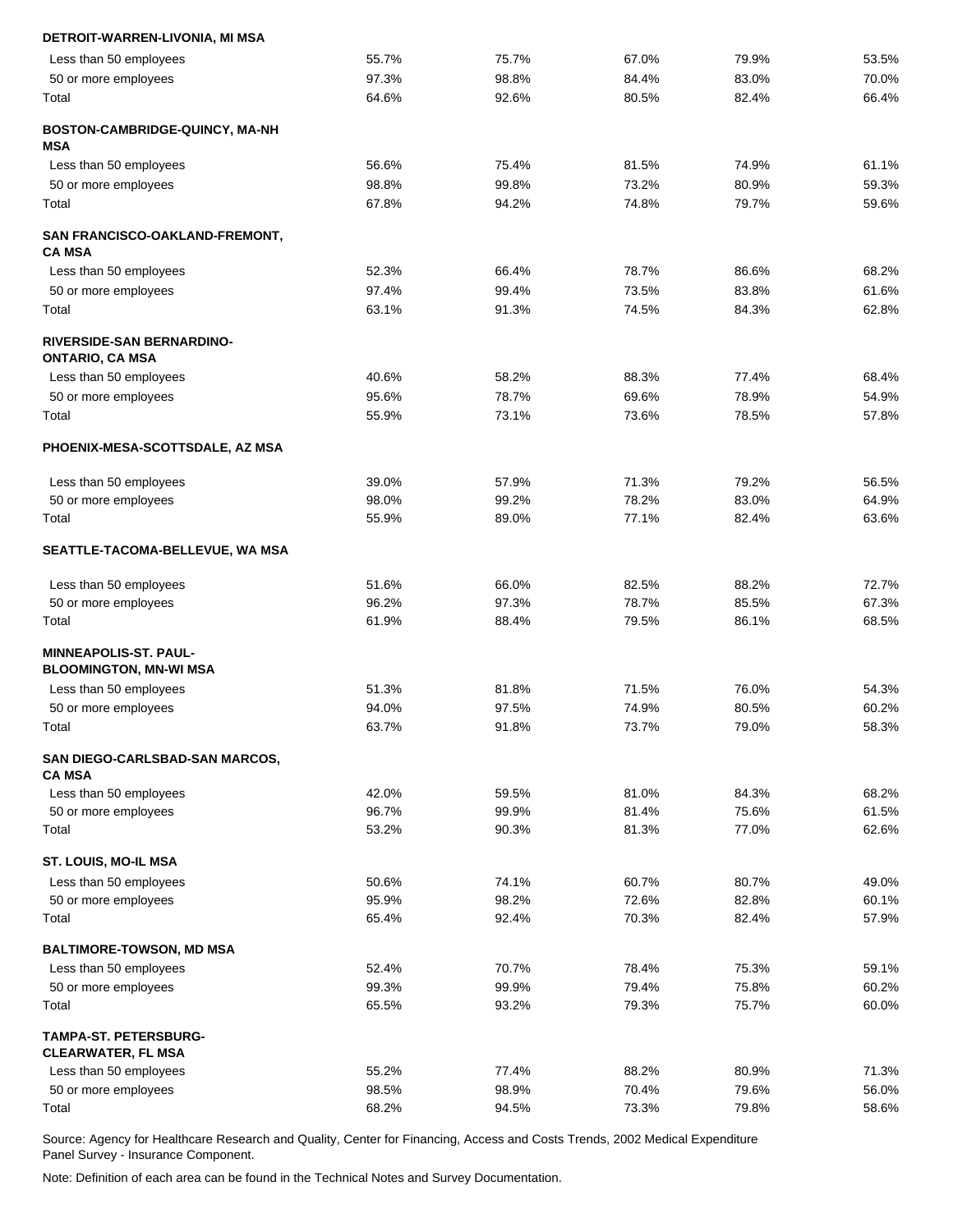**Table IX.B.1: Standard errors for health insurance offer, eligibility, take up rates for private-sector establishments and employees by firm size for 20 largest metro areas: United States, 2002** 

| <b>Metro Area</b>                                                 | <b>Percent of</b><br>establishments<br>that offer health<br>insurance | <b>Percent of</b><br>employees in<br>establishments<br>that offer | <b>Percent of</b><br>employees<br>eligible for health<br>insurance in<br>establishments<br>that offer | <b>Percent of</b><br>employees<br>eligible for<br>health<br>insurance that<br>are enrolled in<br>establishments<br>that offer | <b>Percent of</b><br>employees that<br>are enrolled in<br>establishments<br>that offer |
|-------------------------------------------------------------------|-----------------------------------------------------------------------|-------------------------------------------------------------------|-------------------------------------------------------------------------------------------------------|-------------------------------------------------------------------------------------------------------------------------------|----------------------------------------------------------------------------------------|
| <b>NEW YORK-NORTHERN NEW JERSEY-</b><br>LONG ISLAND, NY-NJ-PA MSA |                                                                       |                                                                   |                                                                                                       |                                                                                                                               |                                                                                        |
| <50                                                               | 4.61%                                                                 | 3.95%                                                             | 4.17%                                                                                                 | 2.98%                                                                                                                         | 4.32%                                                                                  |
| 50+                                                               | 1.53%                                                                 | 0.58%                                                             | 3.76%                                                                                                 | 1.41%                                                                                                                         | 3.77%                                                                                  |
| Total                                                             | 2.15%                                                                 | 0.91%                                                             | 2.07%                                                                                                 | 1.48%                                                                                                                         | 2.50%                                                                                  |
| <b>LOS ANGELES-LONG BEACH-SANTA</b><br>ANA, CA MSA                |                                                                       |                                                                   |                                                                                                       |                                                                                                                               |                                                                                        |
| Less than 50 employees                                            | 2.81%                                                                 | 2.63%                                                             | 1.63%                                                                                                 | 3.41%                                                                                                                         | 3.12%                                                                                  |
| 50 or more employees                                              | 1.29%                                                                 | 1.68%                                                             | 2.68%                                                                                                 | 1.72%                                                                                                                         | 2.82%                                                                                  |
| Total                                                             | 2.06%                                                                 | 1.21%                                                             | 2.37%                                                                                                 | 1.55%                                                                                                                         | 2.76%                                                                                  |
| CHICAGO-NAPERVILLE-JOLIET, IL-IN-WI<br><b>MSA</b>                 |                                                                       |                                                                   |                                                                                                       |                                                                                                                               |                                                                                        |
| Less than 50 employees                                            | 3.91%                                                                 | 4.74%                                                             | 1.74%                                                                                                 | 1.30%                                                                                                                         | 1.70%                                                                                  |
| 50 or more employees                                              | 2.03%                                                                 | 2.07%                                                             | 2.91%                                                                                                 | 1.42%                                                                                                                         | 3.05%                                                                                  |
| Total                                                             | 2.51%                                                                 | 1.72%                                                             | 2.54%                                                                                                 | 0.84%                                                                                                                         | 2.37%                                                                                  |
| PHILADELPHIA-CAMDEN-WILMINGTON,<br><b>PA-NJ-DE-MD MSA</b>         |                                                                       |                                                                   |                                                                                                       |                                                                                                                               |                                                                                        |
| Less than 50 employees                                            | 5.33%                                                                 | 6.18%                                                             | 3.50%                                                                                                 | 2.80%                                                                                                                         | 2.98%                                                                                  |
| 50 or more employees                                              | 3.56%                                                                 | 0.34%                                                             | 2.30%                                                                                                 | 2.50%                                                                                                                         | 2.49%                                                                                  |
| Total                                                             | 3.21%                                                                 | 0.81%                                                             | 2.84%                                                                                                 | 2.46%                                                                                                                         | 2.63%                                                                                  |
| DALLAS-FORT WORTH-ARLINGTON, TX<br><b>MSA</b>                     |                                                                       |                                                                   |                                                                                                       |                                                                                                                               |                                                                                        |
| Less than 50 employees                                            | 3.64%                                                                 | 4.07%                                                             | 2.26%                                                                                                 | 4.16%                                                                                                                         | 3.86%                                                                                  |
| 50 or more employees                                              | 1.54%                                                                 | 0.78%                                                             | 3.36%                                                                                                 | 1.49%                                                                                                                         | 3.32%                                                                                  |
| Total                                                             | 2.08%                                                                 | 1.36%                                                             | 2.98%                                                                                                 | 1.37%                                                                                                                         | 2.84%                                                                                  |
| <b>MIAMI-FORT LAUDERDALE-MIAMI</b><br><b>BEACH, FL MSA</b>        |                                                                       |                                                                   |                                                                                                       |                                                                                                                               |                                                                                        |
| Less than 50 employees                                            | 5.57%                                                                 | 7.30%                                                             | 3.03%                                                                                                 | 6.63%                                                                                                                         | 6.93%                                                                                  |
| 50 or more employees                                              | 0.43%                                                                 | 0.43%                                                             | 5.72%                                                                                                 | 3.73%                                                                                                                         | 6.78%                                                                                  |
| Total                                                             | 5.50%                                                                 | 2.18%                                                             | 4.49%                                                                                                 | 3.73%                                                                                                                         | 5.72%                                                                                  |
| HOUSTON-SUGAR LAND-BAYTOWN, TX<br>MSA                             |                                                                       |                                                                   |                                                                                                       |                                                                                                                               |                                                                                        |
| Less than 50 employees                                            | 4.80%                                                                 | 7.35%                                                             | 4.33%                                                                                                 | 4.32%                                                                                                                         | 5.41%                                                                                  |
| 50 or more employees                                              | 0.72%                                                                 | 0.94%                                                             | 3.59%                                                                                                 | 3.92%                                                                                                                         | 4.82%                                                                                  |
| Total                                                             | 5.05%                                                                 | 1.90%                                                             | 2.82%                                                                                                 | 3.97%                                                                                                                         | 4.57%                                                                                  |
| <b>WASHINGTON-ARLINGTON-</b><br>ALEXANDRIA, DC-VA-MD-WV MSA       |                                                                       |                                                                   |                                                                                                       |                                                                                                                               |                                                                                        |
| Less than 50 employees                                            | 6.39%                                                                 | 6.67%                                                             | 5.46%                                                                                                 | 5.97%                                                                                                                         | 7.58%                                                                                  |
| 50 or more employees                                              | 7.18%                                                                 | 0.86%                                                             | 8.30%                                                                                                 | 2.65%                                                                                                                         | 7.21%                                                                                  |
| Total                                                             | 1.86%                                                                 | 1.82%                                                             | 3.16%                                                                                                 | 1.67%                                                                                                                         | 2.33%                                                                                  |
| ATLANTA-SANDY SPRINGS-MARIETTA,<br><b>GA MSA</b>                  |                                                                       |                                                                   |                                                                                                       |                                                                                                                               |                                                                                        |
| Less than 50 employees                                            | 2.89%                                                                 | 3.39%                                                             | 3.13%                                                                                                 | 3.56%                                                                                                                         | 3.74%                                                                                  |
| 50 or more employees                                              | 1.41%                                                                 | 0.84%                                                             | 4.44%                                                                                                 | 1.97%                                                                                                                         | 3.68%                                                                                  |
| Total                                                             | 2.75%                                                                 | 1.58%                                                             | 4.01%                                                                                                 | 1.79%                                                                                                                         | 3.48%                                                                                  |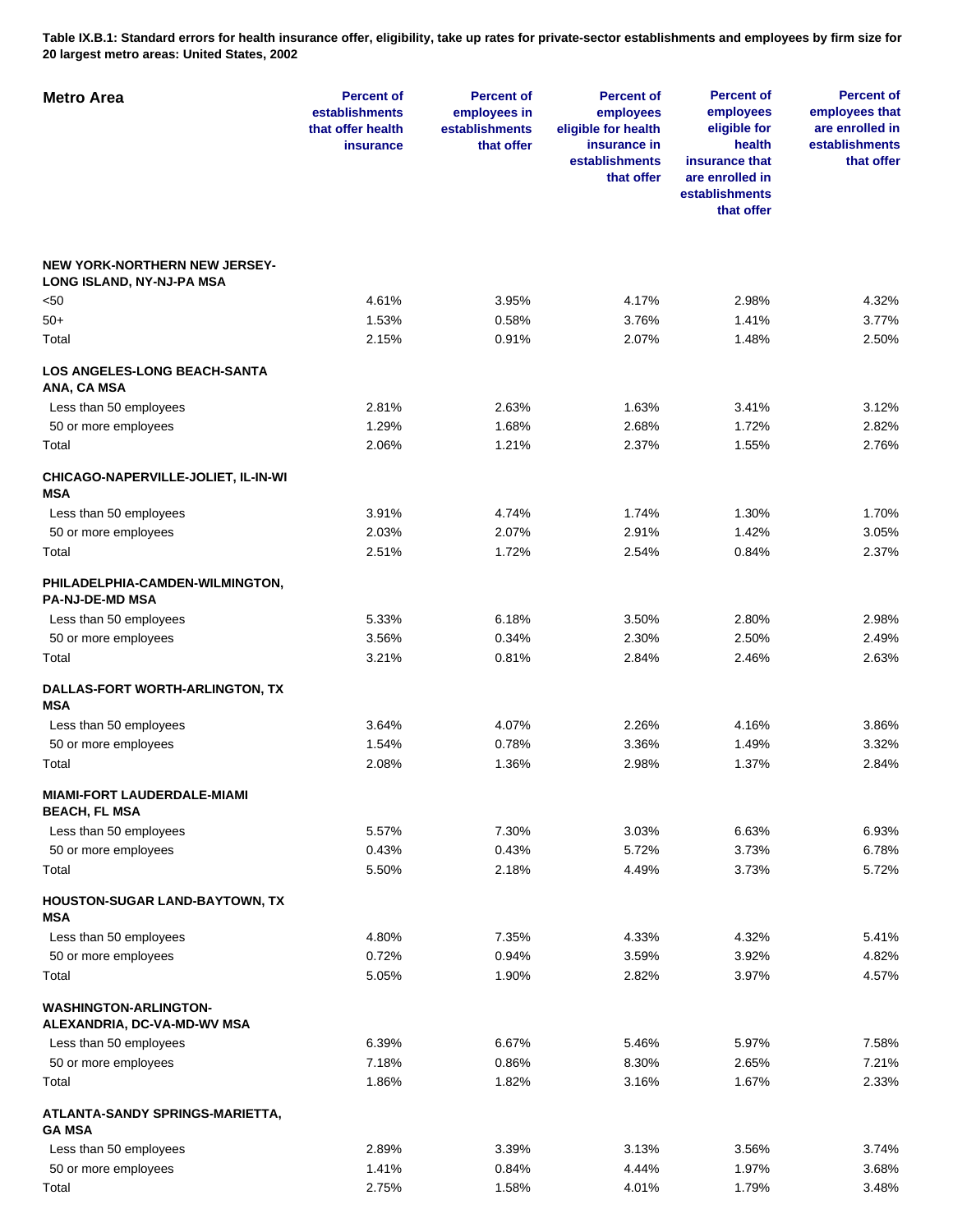| DETROIT-WARREN-LIVONIA, MI MSA                             |        |        |        |        |        |
|------------------------------------------------------------|--------|--------|--------|--------|--------|
| Less than 50 employees                                     | 4.29%  | 4.37%  | 4.26%  | 3.25%  | 4.11%  |
| 50 or more employees                                       | 1.22%  | 0.47%  | 2.00%  | 3.59%  | 3.78%  |
| Total                                                      | 3.13%  | 1.04%  | 2.06%  | 2.87%  | 3.36%  |
| BOSTON-CAMBRIDGE-QUINCY, MA-NH<br>MSA                      |        |        |        |        |        |
| Less than 50 employees                                     | 4.43%  | 4.26%  | 3.13%  | 2.72%  | 3.10%  |
| 50 or more employees                                       | 1.08%  | 0.17%  | 5.23%  | 1.31%  | 5.03%  |
| Total                                                      | 3.23%  | 1.19%  | 4.45%  | 1.20%  | 4.10%  |
| SAN FRANCISCO-OAKLAND-FREMONT,<br><b>CA MSA</b>            |        |        |        |        |        |
| Less than 50 employees                                     | 3.34%  | 4.90%  | 3.32%  | 2.65%  | 4.21%  |
| 50 or more employees                                       | 1.34%  | 0.35%  | 5.04%  | 3.65%  | 5.54%  |
| Total                                                      | 2.85%  | 2.74%  | 4.05%  | 2.91%  | 4.28%  |
| <b>RIVERSIDE-SAN BERNARDINO-</b><br><b>ONTARIO, CA MSA</b> |        |        |        |        |        |
| Less than 50 employees                                     | 5.89%  | 7.30%  | 3.23%  | 6.18%  | 7.20%  |
| 50 or more employees                                       | 4.94%  | 10.47% | 4.55%  | 3.94%  | 2.91%  |
| Total                                                      | 5.65%  | 8.48%  | 4.56%  | 3.85%  | 4.12%  |
| PHOENIX-MESA-SCOTTSDALE, AZ MSA                            |        |        |        |        |        |
| Less than 50 employees                                     | 3.07%  | 3.84%  | 3.42%  | 3.51%  | 3.22%  |
| 50 or more employees                                       | 1.21%  | 0.37%  | 2.37%  | 2.88%  | 3.05%  |
| Total                                                      | 2.85%  | 1.18%  | 1.91%  | 2.69%  | 2.59%  |
| SEATTLE-TACOMA-BELLEVUE, WA MSA                            |        |        |        |        |        |
| Less than 50 employees                                     | 2.93%  | 4.92%  | 2.45%  | 1.79%  | 2.85%  |
| 50 or more employees                                       | 2.06%  | 2.15%  | 4.24%  | 3.16%  | 4.05%  |
| Total                                                      | 2.38%  | 2.46%  | 3.17%  | 2.30%  | 3.13%  |
| <b>MINNEAPOLIS-ST. PAUL-</b>                               |        |        |        |        |        |
| <b>BLOOMINGTON, MN-WI MSA</b>                              |        |        |        |        |        |
| Less than 50 employees                                     | 3.34%  | 5.02%  | 4.29%  | 2.68%  | 3.98%  |
| 50 or more employees                                       | 2.40%  | 1.20%  | 4.21%  | 2.25%  | 4.40%  |
| Total                                                      | 2.52%  | 1.91%  | 3.65%  | 1.94%  | 3.97%  |
| SAN DIEGO-CARLSBAD-SAN MARCOS,<br><b>CA MSA</b>            |        |        |        |        |        |
| Less than 50 employees                                     | 4.56%  | 5.22%  | 3.35%  | 3.20%  | 3.97%  |
| 50 or more employees                                       | 1.75%  | 0.07%  | 5.27%  | 4.22%  | 5.96%  |
| Total                                                      | 3.42%  | 2.63%  | 4.36%  | 3.48%  | 4.88%  |
| ST. LOUIS, MO-IL MSA                                       |        |        |        |        |        |
| Less than 50 employees                                     | 12.02% | 17.19% | 16.29% | 18.94% | 12.50% |
| 50 or more employees                                       | 10.19% | 10.37% | 11.38% | 9.44%  | 10.98% |
| Total                                                      | 1.49%  | 2.18%  | 5.28%  | 2.12%  | 4.10%  |
| <b>BALTIMORE-TOWSON, MD MSA</b>                            |        |        |        |        |        |
| Less than 50 employees                                     | 2.38%  | 4.53%  | 3.34%  | 1.97%  | 3.00%  |
| 50 or more employees                                       | 0.92%  | 0.09%  | 3.48%  | 1.82%  | 3.14%  |
| Total                                                      | 2.34%  | 0.99%  | 2.92%  | 1.53%  | 2.56%  |
| <b>TAMPA-ST. PETERSBURG-</b><br><b>CLEARWATER, FL MSA</b>  |        |        |        |        |        |
| Less than 50 employees                                     | 5.18%  | 2.77%  | 4.41%  | 6.60%  | 6.82%  |
| 50 or more employees                                       | 8.44%  | 0.49%  | 5.32%  | 2.86%  | 5.99%  |
| Total                                                      | 5.24%  | 2.42%  | 4.92%  | 2.18%  | 4.15%  |
|                                                            |        |        |        |        |        |

Note: Definition of each area can be found in the Technical Notes and Survey Documentation.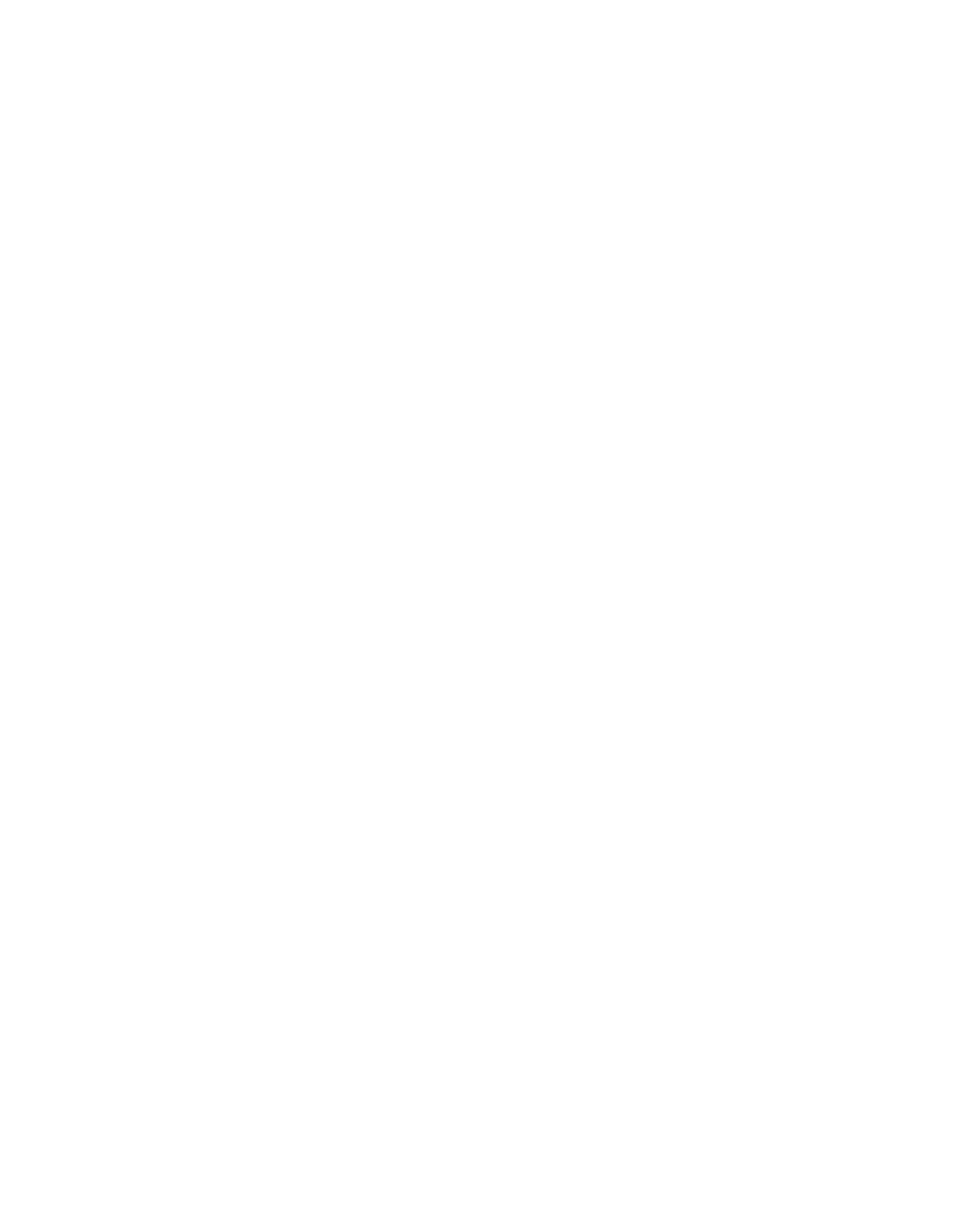**Table IX.B.2: Average total premiums and employee contributions (in dollars) for private-sector establishments by firm size for 20 largest metro areas: United States, 2002** 

| <b>Metro Area</b>                                                 | Single  | <b>Single</b> | Employee-<br>plus-one | Employee-<br>plus-one | Family  | Family       |
|-------------------------------------------------------------------|---------|---------------|-----------------------|-----------------------|---------|--------------|
|                                                                   | premium | contribution  | premium               | contribution          | premium | contribution |
| <b>NEW YORK-NORTHERN NEW JERSEY-</b><br>LONG ISLAND, NY-NJ-PA MSA |         |               |                       |                       |         |              |
| Less than 50 employees                                            | 3,967   | 555           | 7,234                 | 963                   | 10,044  | $1,574$ *    |
| 50 or more employees                                              | 3,393   | 640           | 6,553                 | 1,130                 | 9,337   | 2,075        |
| Total                                                             | 3,516   | 622           | 6,698                 | 1,094                 | 9,470   | 1,981        |
| <b>LOS ANGELES-LONG BEACH-SANTA</b><br>ANA, CA MSA                |         |               |                       |                       |         |              |
| Less than 50 employees                                            | 3,121   | 315           | 5,459                 | 1,223                 | 6,990   | 1,691        |
| 50 or more employees                                              | 2,750   | 557           | 5,452                 | 1,203                 | 8,483   | 2,170        |
| Total                                                             | 2,848   | 493           | 5,453                 | 1,206                 | 8,222   | 2,086        |
| CHICAGO-NAPERVILLE-JOLIET, IL-IN-WI<br><b>MSA</b>                 |         |               |                       |                       |         |              |
| Less than 50 employees                                            | 3,585   | 483           | 7,039                 | 1,485                 | 8,515   | 2,137        |
| 50 or more employees                                              | 3,354   | 658           | 6,782                 | 1,360                 | 8,954   | 2,003        |
| Total                                                             | 3,405   | 620           | 6,826                 | 1,382                 | 8,884   | 2,024        |
| PHILADELPHIA-CAMDEN-WILMINGTON,<br>PA-NJ-DE-MD MSA                |         |               |                       |                       |         |              |
| Less than 50 employees                                            | 3,961   | 440 *         | 7,178                 | 1,441                 | 10,458  | $1,974$ *    |
| 50 or more employees                                              | 3,219   | 635           | 6,545                 | 974                   | 8,428   | 1,846        |
| Total                                                             | 3,358   | 598           | 6,616                 | 1,027                 | 8,693   | 1,863        |
| DALLAS-FORT WORTH-ARLINGTON, TX<br><b>MSA</b>                     |         |               |                       |                       |         |              |
| Less than 50 employees                                            | 3,378   | 471           | 6,884                 | 2,387                 | 8,759   | 2,720        |
| 50 or more employees                                              | 3,307   | 534           | 6,027                 | 1,277                 | 8,973   | 2,085        |
| Total                                                             | 3,317   | 525           | 6,089                 | 1,358                 | 8,953   | 2,143        |
| <b>MIAMI-FORT LAUDERDALE-MIAMI</b><br><b>BEACH, FL MSA</b>        |         |               |                       |                       |         |              |
| Less than 50 employees                                            | 3,328   | 385           | 7,115                 | $612 *$               | 8,944   | 1,654        |
| 50 or more employees                                              | 3,054   | 585           | 5,945                 | 956 *                 | 9,320   | 1,788 *      |
| Total                                                             | 3,094   | 556           | 6,049                 | $925$ *               | 9,294   | $1,779$ *    |
| HOUSTON-SUGAR LAND-BAYTOWN, TX<br>MSA                             |         |               |                       |                       |         |              |
| Less than 50 employees                                            | 3,867   | 389           | 6,345                 | 1,444                 | 9,737   | 4,121        |
| 50 or more employees                                              | 3,502   | 628           | 5,714                 | 1,365                 | 9,250   | 2,260        |
| Total                                                             | 3,566   | 586           | 5,777                 | 1,373                 | 9,289   | 2,409        |
| WASHINGTON-ARLINGTON-ALEXANDRIA,<br><b>DC-VA-MD-WV MSA</b>        |         |               |                       |                       |         |              |
| Less than 50 employees                                            | 3,736   | 539           | 7,168                 | 1,563                 | 9,179   | 2,889        |
| 50 or more employees                                              | 2,986   | 634           | 5,432                 | 1,541                 | 8,115   | 2,707        |
| Total                                                             | 3,182   | 609           | 5,728                 | 1,545                 | 8,267   | 2,733        |
| ATLANTA-SANDY SPRINGS-MARIETTA,<br><b>GA MSA</b>                  |         |               |                       |                       |         |              |
| Less than 50 employees                                            | 2,966   | 661           | 5,455                 | 1,622                 | 7,760   | 3,052        |
| 50 or more employees                                              | 3,030   | 732           | 5,045                 | 1,223                 | 8,038   | 2,150        |
| Total                                                             | 3,019   | 720           | 5,118                 | 1,294                 | 8,005   | 2,257        |
| DETROIT-WARREN-LIVONIA, MI MSA                                    |         |               |                       |                       |         |              |
| Less than 50 employees                                            | 3,793   | 429           | 7,391                 | 775 *                 | 8,598   | 1,557        |
| 50 or more employees                                              | 3,051   | 425           | 6,434                 | 955                   | 8,098   | 1,209        |
| Total                                                             | 3,199   | 426           | 6,574                 | 929                   | 8,185   | 1,269        |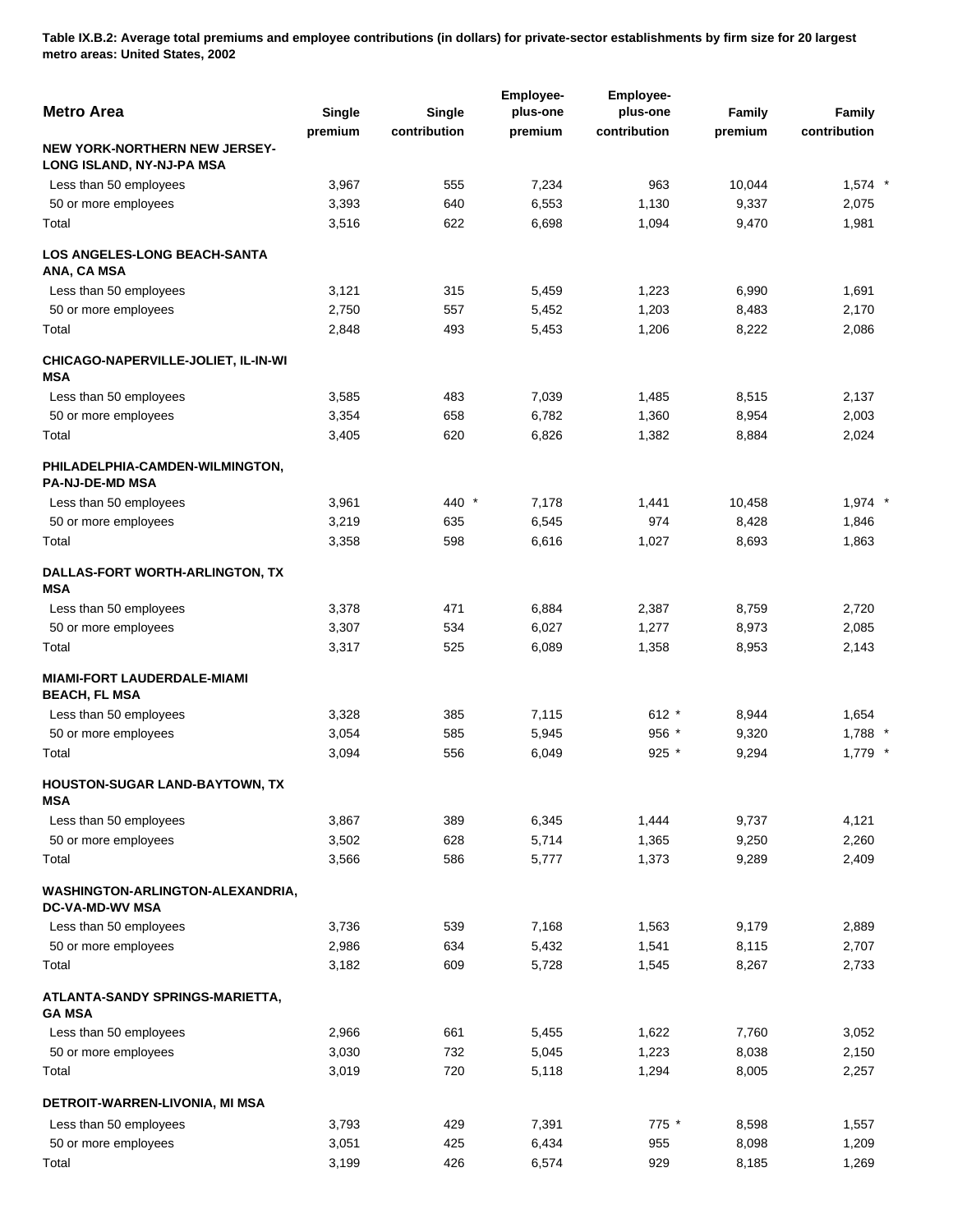| BOSTON-CAMBRIDGE-QUINCY, MA-NH<br>MSA                 |       |       |       |           |       |           |
|-------------------------------------------------------|-------|-------|-------|-----------|-------|-----------|
| Less than 50 employees                                | 3,595 | 658   | 7,332 | $1,053$ * | 9,831 | 1,803     |
| 50 or more employees                                  | 3,204 | 732   | 6,085 | 1,410     | 8,547 | 2,098     |
| Total                                                 | 3,292 | 715   | 6,254 | 1,362     | 8,759 | 2,049     |
| SAN FRANCISCO-OAKLAND-FREMONT,<br>CA MSA              |       |       |       |           |       |           |
| Less than 50 employees                                | 3,288 | 230   | 6,573 | 982 *     | 7,742 | 1,608     |
| 50 or more employees                                  | 2,848 | 472   | 6,058 | 1,170     | 9,004 | 2,021     |
| Total                                                 | 2,963 | 409   | 6,130 | 1,143     | 8,828 | 1,964     |
| RIVERSIDE-SAN BERNARDINO-ONTARIO,<br><b>CA MSA</b>    |       |       |       |           |       |           |
| Less than 50 employees                                | 2,452 | 684 * | 4,642 | 670 *     | 7,136 | 4,257     |
| 50 or more employees                                  | 2,495 | 353   | 5,544 | 1,608     | 8,232 | 3,115     |
| Total                                                 | 2,482 | 453   | 5,346 | 1,402     | 7,995 | 3,361     |
| PHOENIX-MESA-SCOTTSDALE, AZ MSA                       |       |       |       |           |       |           |
| Less than 50 employees                                | 3,223 | 607   | 5,797 | 1,722     | 7,440 | 2,113     |
| 50 or more employees                                  | 2,917 | 586   | 5,421 | 1,281     | 7,975 | 2,165     |
| Total                                                 | 2,965 | 589   | 5,463 | 1,330     | 7,897 | 2,158     |
| SEATTLE-TACOMA-BELLEVUE, WA MSA                       |       |       |       |           |       |           |
| Less than 50 employees                                | 2,975 | 218   | 6,099 | $1,130$ * | 8,992 | 2,422     |
| 50 or more employees                                  | 3,499 | 278   | 6,686 | $1,024$ * | 9,093 | 1,476     |
| Total                                                 | 3,347 | 261   | 6,588 | 1,042     | 9,076 | 1,637     |
| <b>MINNEAPOLIS-ST. PAUL-BLOOMINGTON,</b><br>MN-WI MSA |       |       |       |           |       |           |
| Less than 50 employees                                | 3,543 | 621   | 6,963 | 1,612     | 9,510 | 2,461     |
| 50 or more employees                                  | 3,189 | 702   | 6,442 | 1,450     | 9,029 | 2,120     |
| Total                                                 | 3,305 | 676   | 6,589 | 1,496     | 9,163 | 2,216     |
| SAN DIEGO-CARLSBAD-SAN MARCOS,<br><b>CA MSA</b>       |       |       |       |           |       |           |
| Less than 50 employees                                | 2,501 | 234 * | 5,337 | $1,005$ * | 5,868 | $1,333$ * |
| 50 or more employees                                  | 3,353 | 394   | 5,154 | 1,034     | 7,949 | $1,314$ * |
| Total                                                 | 3,169 | 359   | 5,193 | 1,028     | 7,755 | $1,316$ * |
| ST. LOUIS, MO-IL MSA                                  |       |       |       |           |       |           |
| Less than 50 employees                                | 2,794 | 232 * | 5,724 | $2,270$ * | 6,864 | 2,687 *   |
| 50 or more employees                                  | 3,052 | 468   | 6,267 | $1,069$ * | 8,316 | $1,644$ * |
| Total                                                 | 3,001 | 421   | 6,189 | 1,242     | 8,127 | 1,779     |
| BALTIMORE-TOWSON, MD MSA                              |       |       |       |           |       |           |
| Less than 50 employees                                | 3,211 | 657   | 6,617 | 1,469     | 8,623 | 2,930     |
| 50 or more employees                                  | 3,201 | 676   | 6,563 | 1,029     | 9,097 | 2,731     |
| Total                                                 | 3,203 | 671   | 6,570 | 1,082     | 9,033 | 2,758     |
| TAMPA-ST. PETERSBURG-CLEARWATER,<br><b>FL MSA</b>     |       |       |       |           |       |           |
| Less than 50 employees                                | 4,545 | 289 * | 5,385 | $1,454$ * | 9,941 | $1,924$ * |
| 50 or more employees                                  | 3,158 | 610   | 5,873 | $1,232$ * | 8,657 | 2,221     |
| Total                                                 | 3,537 | 522   | 5,799 | 1,265     | 8,822 | $2,183$ * |

Note: Definition of each area can be found in the Technical Notes and Survey Documentation.

\* Figure does not meet standard of reliability or precision.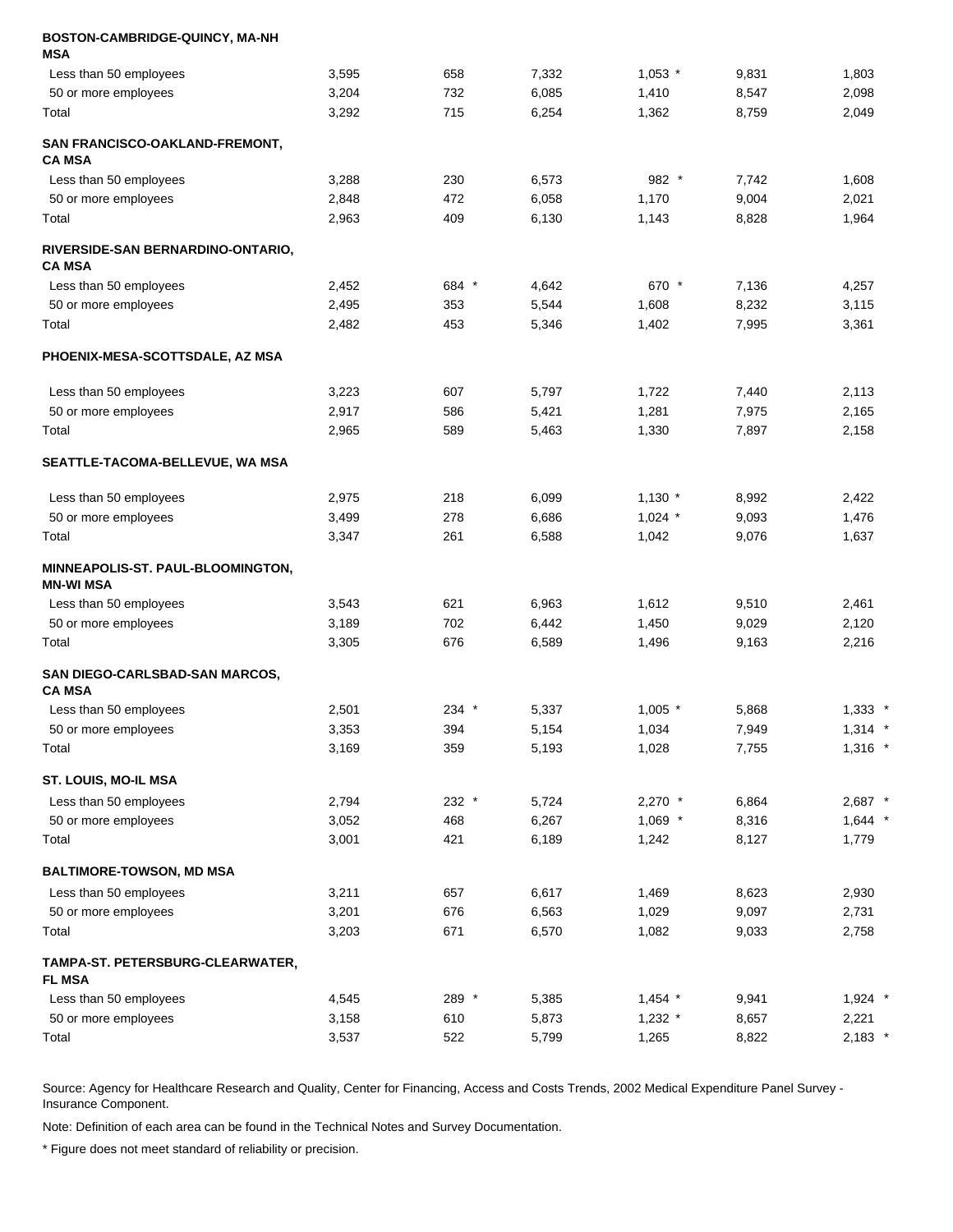**Table IX.B.2: Standard errors for average total premiums and employee contributions (in dollars) for private-sector establishments by firm size for 20 largest metro areas: United States, 2002** 

|                                                                   |         |              | Employee- | <b>Employee-</b> |         |              |
|-------------------------------------------------------------------|---------|--------------|-----------|------------------|---------|--------------|
| <b>Metro Area</b>                                                 | Single  | Single       | plus-one  | plus-one         | Family  | Family       |
|                                                                   | premium | contribution | premium   | contribution     | premium | contribution |
| <b>NEW YORK-NORTHERN NEW JERSEY-</b><br>LONG ISLAND, NY-NJ-PA MSA |         |              |           |                  |         |              |
| Less than 50 employees                                            | 185     | 113          | 297       | 255              | 453     | 514 *        |
| 50 or more employees                                              | 180     | 57           | 301       | 149              | 354     | 234          |
| Total                                                             | 49      | 25           | 165       | 80               | 194     | 151          |
| <b>LOS ANGELES-LONG BEACH-SANTA</b><br>ANA, CA MSA                |         |              |           |                  |         |              |
| Less than 50 employees                                            | 272     | 73           | 507       | 209              | 436     | 244          |
| 50 or more employees                                              | 102     | 60           | 135       | 152              | 620     | 245          |
| Total                                                             | 89      | 47           | 145       | 107              | 358     | 233          |
| CHICAGO-NAPERVILLE-JOLIET, IL-IN-WI<br><b>MSA</b>                 |         |              |           |                  |         |              |
| Less than 50 employees                                            | 107     | 132          | 303       | 287              | 371     | 286          |
| 50 or more employees                                              | 96      | 45           | 355       | 95               | 318     | 106          |
| Total                                                             | 62      | 50           | 320       | 95               | 257     | 121          |
| PHILADELPHIA-CAMDEN-WILMINGTON,<br><b>PA-NJ-DE-MD MSA</b>         |         |              |           |                  |         |              |
| Less than 50 employees                                            | 152     | $134$ *      | 375       | 392              | 614     | 599          |
| 50 or more employees                                              | 167     | 66           | 389       | 99               | 556     | 173          |
| Total                                                             | 46      | 43           | 235       | 146              | 271     | 154          |
| DALLAS-FORT WORTH-ARLINGTON, TX<br><b>MSA</b>                     |         |              |           |                  |         |              |
| Less than 50 employees                                            | 342     | 109          | 839       | 468              | 544     | 748          |
| 50 or more employees                                              | 181     | 65           | 256       | 130              | 215     | 306          |
| Total                                                             | 117     | 58           | 227       | 117              | 179     | 301          |
| <b>MIAMI-FORT LAUDERDALE-MIAMI</b><br><b>BEACH, FL MSA</b>        |         |              |           |                  |         |              |
| Less than 50 employees                                            | 414     | 111          | 875       | 234 *            | 1,514   | 467          |
| 50 or more employees                                              | 119     | 82           | 477       | 392 *            | 602     | 737 *        |
| Total                                                             | 110     | 84           | 509       | 325 *            | 510     | 541 *        |
| HOUSTON-SUGAR LAND-BAYTOWN, TX<br>MSA                             |         |              |           |                  |         |              |
| Less than 50 employees                                            | 304     | 77           | 940       | 388              | 1,014   | 734          |
| 50 or more employees                                              | 368     | 81           | 514       | 129              | 832     | 224          |
| Total                                                             | 291     | 62           | 428       | 129              | 785     | 284          |
| WASHINGTON-ARLINGTON-ALEXANDRIA,<br><b>DC-VA-MD-WV MSA</b>        |         |              |           |                  |         |              |
| Less than 50 employees                                            | 802     | 141          | 1,198     | 435              | 1,313   | 692          |
| 50 or more employees                                              | 142     | 94           | 435       | 243              | 718     | 633          |
| Total                                                             | 86      | 37           | 187       | 142              | 251     | 200          |
| ATLANTA-SANDY SPRINGS-MARIETTA,<br><b>GA MSA</b>                  |         |              |           |                  |         |              |
| Less than 50 employees                                            | 110     | 152          | 229       | 284              | 317     | 516          |
| 50 or more employees                                              | 160     | 86           | 481       | 108              | 378     | 125          |
| Total                                                             | 118     | 80           | 400       | 110              | 307     | 137          |
| DETROIT-WARREN-LIVONIA, MI MSA                                    |         |              |           |                  |         |              |
| Less than 50 employees                                            | 225     | 119          | 869       | $301 *$          | 528     | 434          |
| 50 or more employees                                              | 188     | 53           | 303       | 147              | 356     | 203          |
| Total                                                             | 168     | 58           | 305       | 129              | 360     | 216          |